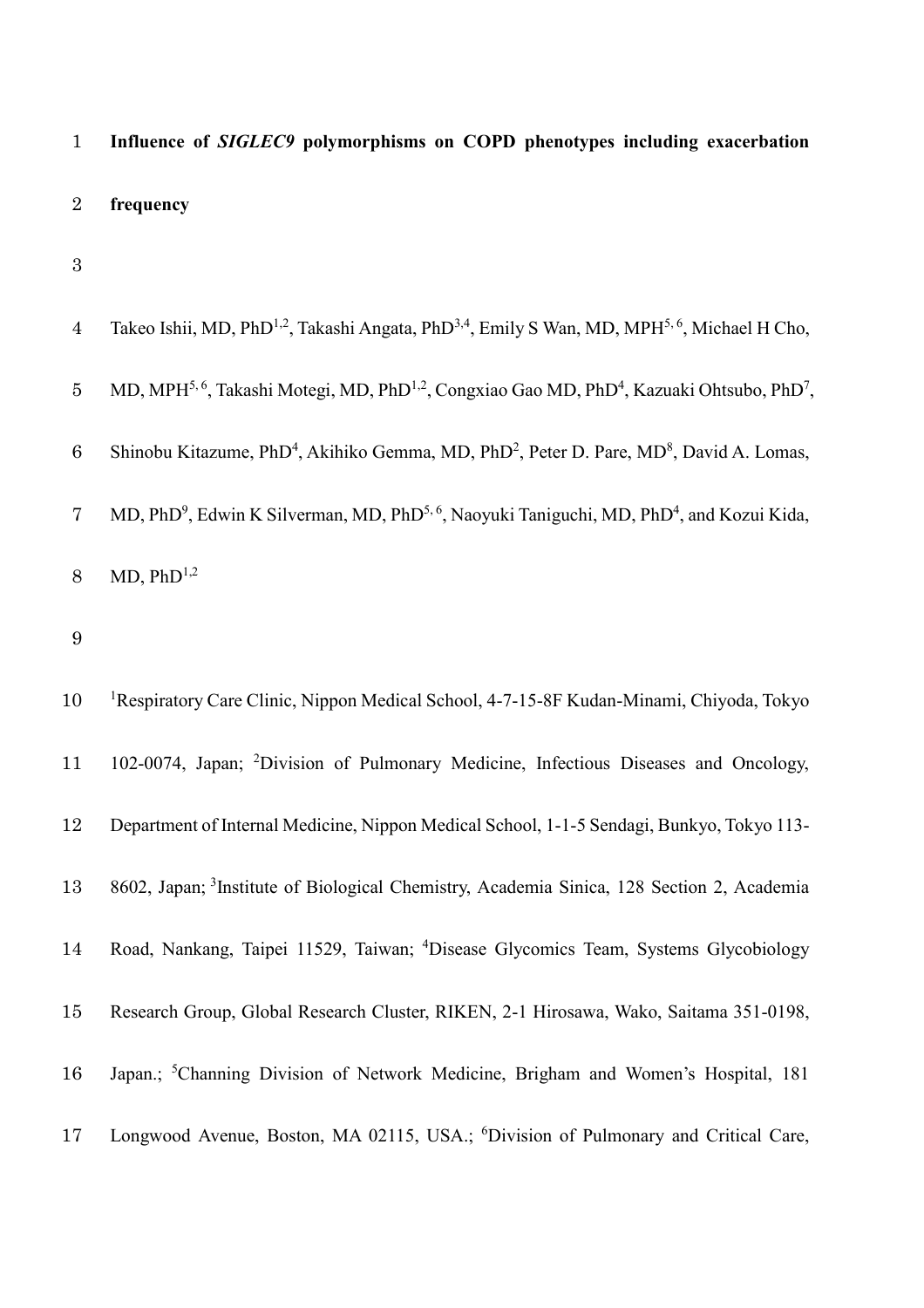| $\mathbf{1}$     | Brigham and Women's Hospital, Boston, MA, USA; <sup>7</sup> Department of Analytical biochemistry,     |
|------------------|--------------------------------------------------------------------------------------------------------|
| $\sqrt{2}$       | Faculty of Life Sciences, Kumamoto University 4-24-1 Kuhonji, Chuo, Kumamoto, 862-0976,                |
| $\boldsymbol{3}$ | Japan; <sup>8</sup> University of British Columibia Center for Heart Lung Innovation, University of St |
| $\overline{4}$   | Paul's Hospital, British Columbia, Canada; <sup>9</sup> UCL Respiratory, University College London,    |
| $\bf 5$          | Rayne Building, London, United Kingdom.                                                                |
| $\,6\,$          |                                                                                                        |
| $\overline{7}$   | Correspondence should be addressed to:                                                                 |
| $8\,$            | Kozui Kida, M.D., Respiratory Care Clinic, Nippon Medical School, 4-7-15 Kudan-Minami,                 |
| $9\,$            | Chiyoda-Ku, Tokyo 102-0074, Japan                                                                      |
| 10               | Tel.: +81-3-5276-2325; Fax: +81-3-5276-2326; Email: kkida@nms.ac.jp                                    |
| 11               |                                                                                                        |
| 12               | <b>Summary at a Glance</b>                                                                             |
| 13               | A haplotype of SIGLEC9 gene was associated with exacerbation frequency and emphysema in                |
| 14               | Japanese COPD patients (but not in ECLIPSE cohort). The Siglec-9 protein encoded by this               |
| 15               | haplotype was hypomorphic in its ability to suppress myeloid cell inflammatory responses.              |
| 16               | This study reinforces the connections between endogenous lectins and COPD phenotypes.                  |
| 17               |                                                                                                        |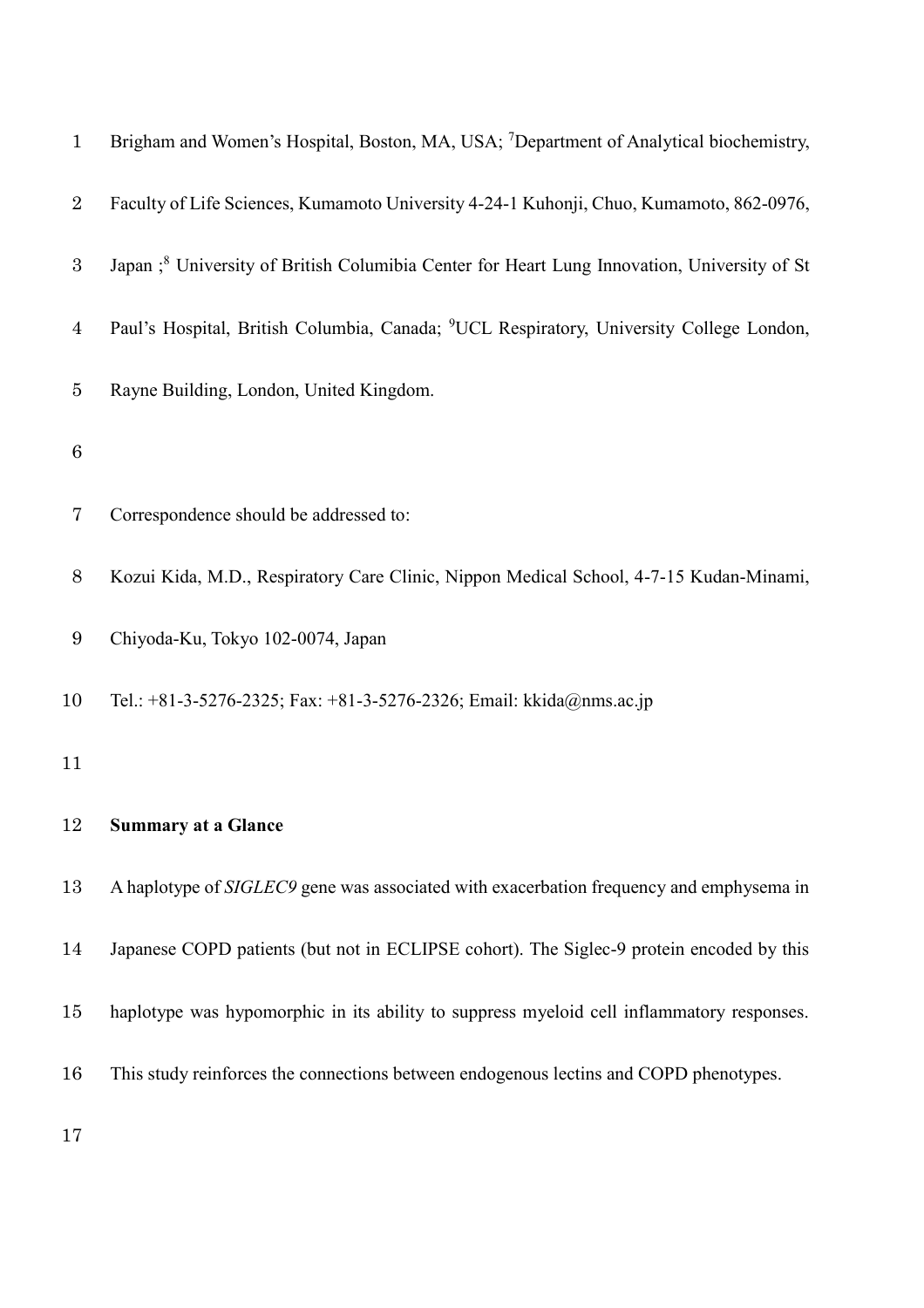The first two authors contributed equally to this work.

| 3              | This work was supported by Global COE program "Frontier Biomedical Science Underlying       |
|----------------|---------------------------------------------------------------------------------------------|
| 4              | Organelle Network" from Ministry of Education, Culture, Sports, Science and Technology of   |
| $\overline{5}$ | Japan [T.A. and N.T.] and the Advanced Research for Medical Products Mining Programme of    |
| 6              | the National Institute of Biomedical Innovation (NIBIO), Japan [K.K. and N.T.]. The ECLIPSE |
| 7              | study was supported by GlaxoSmithKline.                                                     |
| 8              |                                                                                             |
| 9              |                                                                                             |
| 10             | Word count for the abstract: 247                                                            |
| 11             | Word count for the text: 2500                                                               |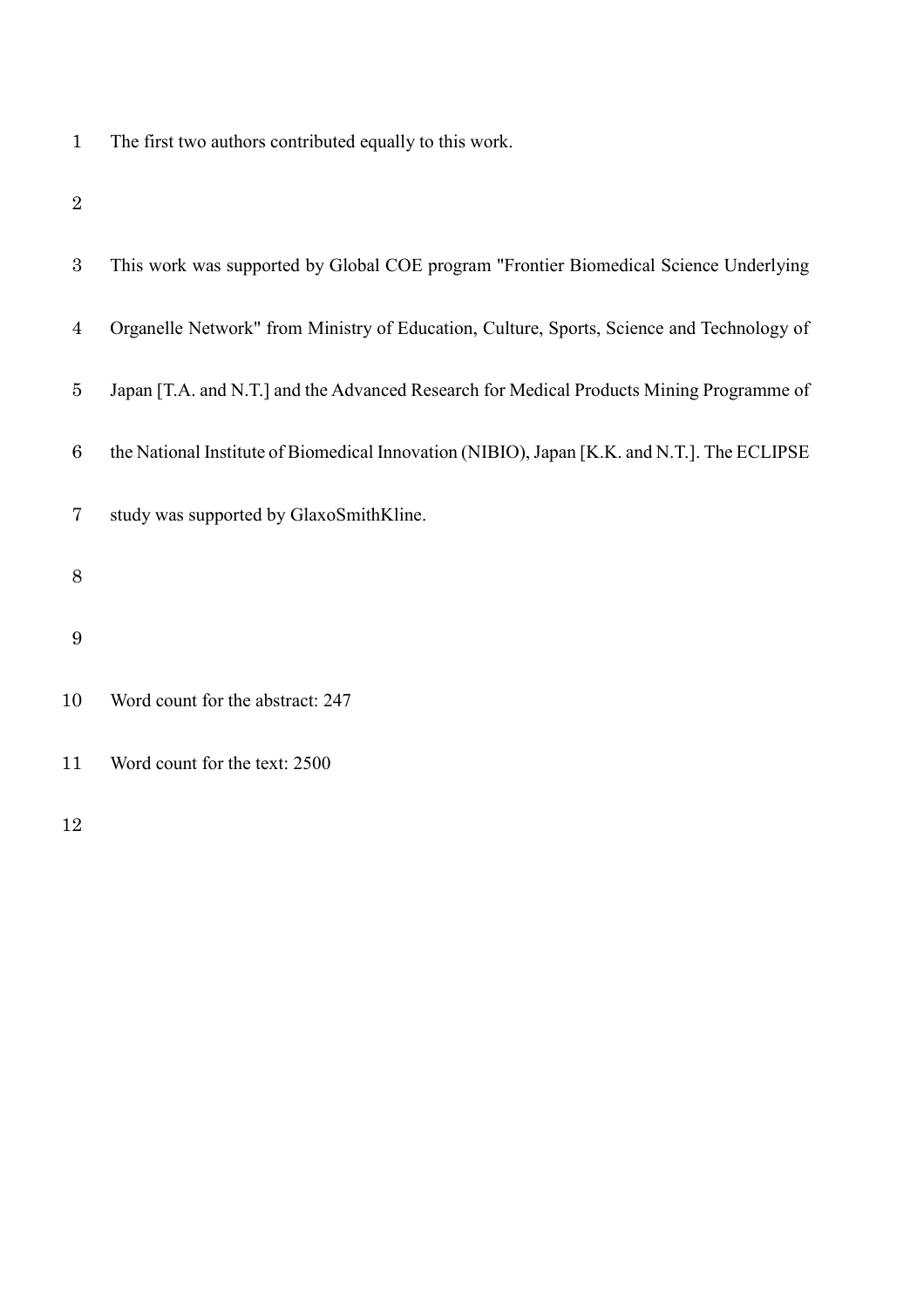#### **Abstract**

 Background and objective: The exacerbation-prone phenotype of chronic obstructive pulmonary disease (COPD) is particularly important, since exacerbations lead to poor quality of life and disease progression. We previously found that COPD patients who lack Siglec-14, a myeloid cell protein that recognizes bacteria and triggers inflammatory responses, are less prone to exacerbation. We hypothesized that the variations in other *SIGLEC* genes could also influence COPD exacerbation frequency, and investigated the association between *SIGLEC9* polymorphisms and the exacerbation-prone phenotype of COPD. Methods: We examined whether *SIGLEC9* polymorphisms affect the frequency of COPD exacerbation in 135 subjects within our study population, and also analyzed the correlation between the genotypes and the severity of airflow obstruction and emphysema in 362 Japanese smokers including 244 COPD patients. The association between these SNPs and COPD phenotypes were also assessed in a Caucasian population of ECLIPSE study. The effects of these cSNPs on Siglec-9 protein functions were analyzed using in vitro assays. Results: The G allele of rs2075803 and rs2075803 G/rs2258983 A (GA) haplotype in *SIGLEC9* was associated with higher frequency of exacerbations and the extent of emphysema in COPD. These results did not replicate in the ECLIPSE study. A myeloid cell line expressing the Siglec-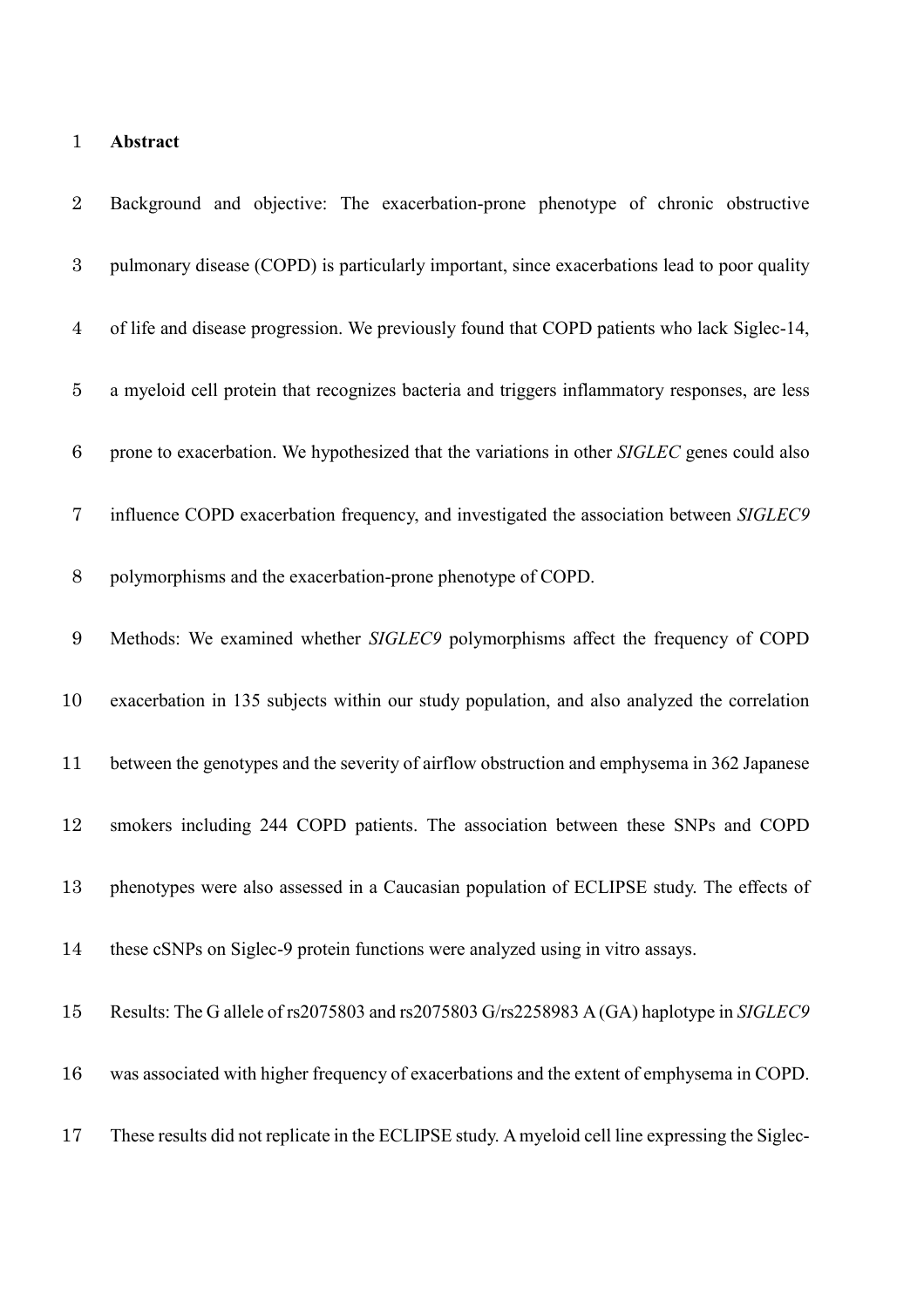- 1 9 variant corresponding to GA haplotype produced more  $TNF\alpha$  than the one expressing the
- variant corresponding to the other major haplotype.
- Conclusions: The *SIGLEC9* rs2075803 G/rs2258983 A haplotype, which corresponds to a
- Siglec-9 variant less effective at suppressing inflammatory response, may be a risk factor for
- development of emphysema.
- TRIAL REGISTRATION of ECLIPSE study: ClinicalTrials.gov NCT00292552.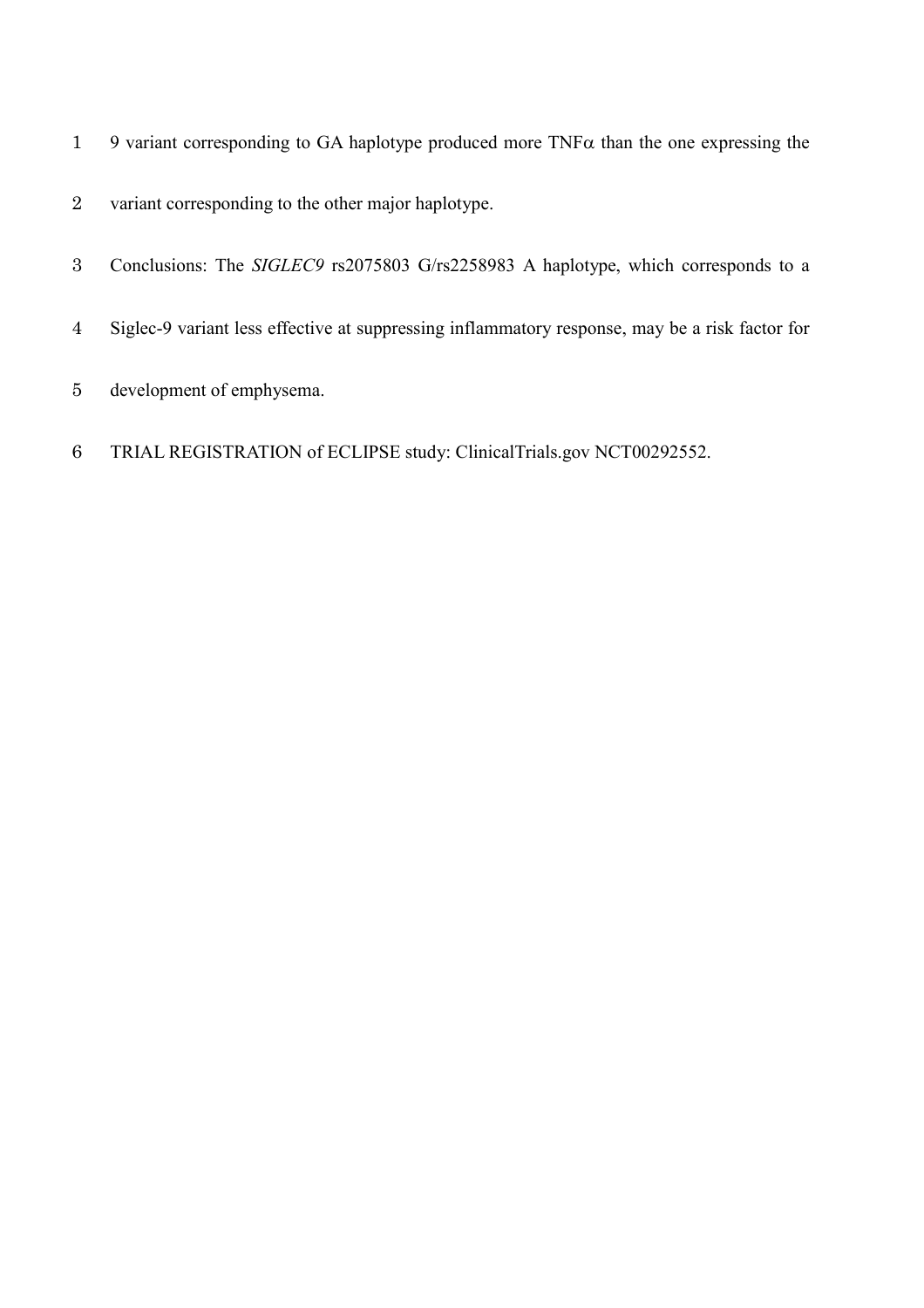#### **Introduction**

| $\overline{2}$   | Chronic obstructive pulmonary disease (COPD) is a chronic disease characterized                     |
|------------------|-----------------------------------------------------------------------------------------------------|
| $\boldsymbol{3}$ | by respiratory symptoms including cough, sputum, and dyspnea on exertion, and functionally          |
| $\overline{4}$   | by airflow obstruction that is not fully reversible $1$ . COPD causes a reduction in the activities |
| $\overline{5}$   | of daily living and quality of life, and is projected to be the 3rd leading cause of mortality in   |
| $\,6$            | the world by 2030 <sup>2</sup> . Exacerbations, one of the major phenotypes of COPD, promote the    |
| 7                | progression of irreversible airflow obstruction $3$ and emphysema $4$ and are a frequent cause of   |
| $8\,$            | hospitalizations, increased patient mortality, accounting for a major proportion of the clinical    |
| $\boldsymbol{9}$ | and socio-economic burden of the disease $5-7$ . As the current options to treat exacerbations are  |
| 10               | limited and often ineffective, there is an urgent need to understand the mechanisms which           |
| 11               | contribute to exacerbations in order to find new target molecules which may lead to new             |
| 12               | therapeutics and preventive strategies.                                                             |
| 13               | It is now evident that a subproun of patients is particularly susceptible to                        |

 It is now evident that a subgroup of patients is particularly susceptible to 14 exacerbations, and that this frequent-exacerbation phenotype is relatively stable over time <sup>8</sup>. This suggests the presence of persistent contributing factors, such as genetic factor(s). Since 16 COPD exacerbations promote irreversible airflow obstruction <sup>3</sup> and emphysema<sup>4</sup>, and COPD 17 itself is also proved to be a disease influenced by multiple genes<sup>9</sup>, genetic variants related to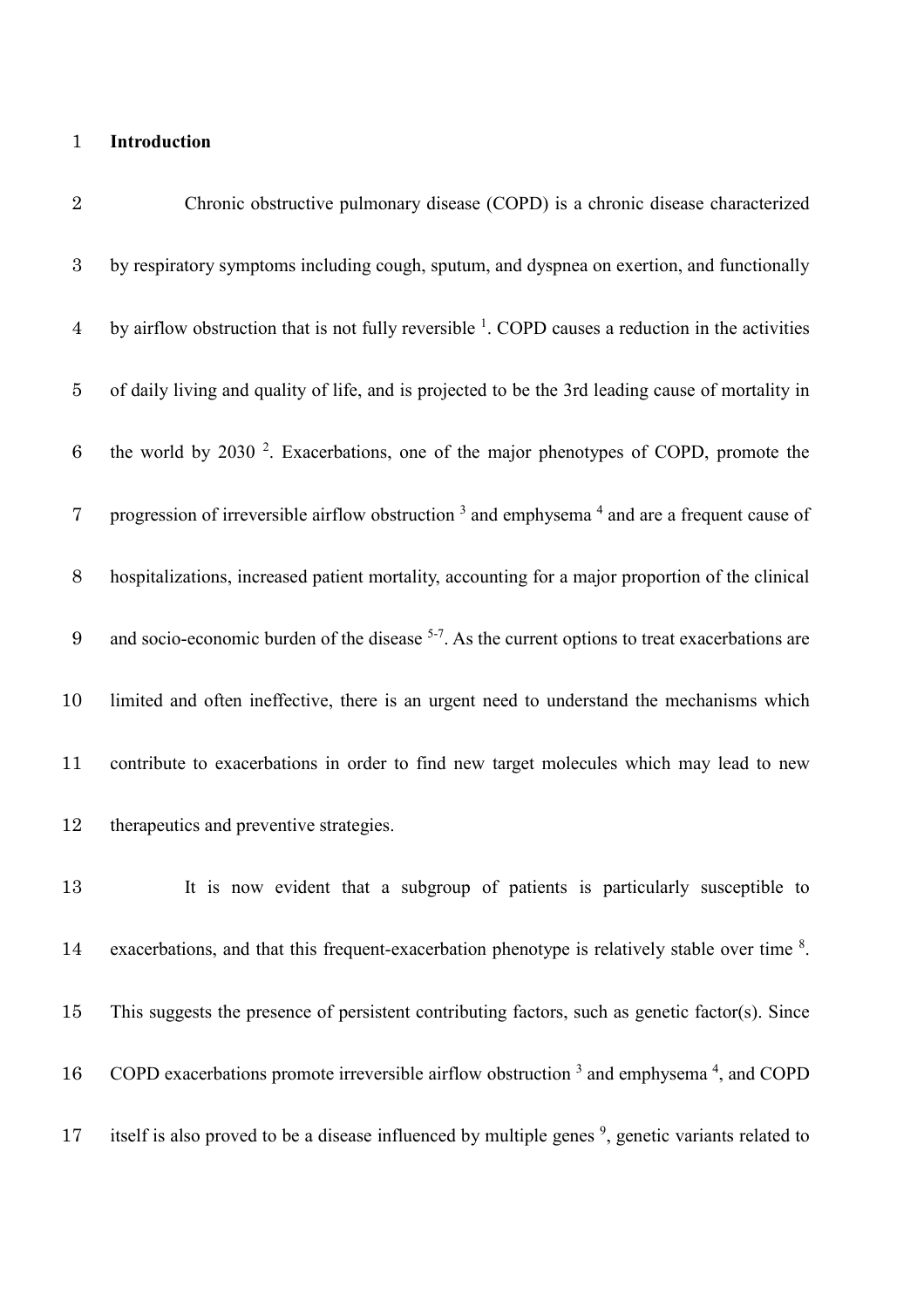susceptibility to exacerbations could also affect susceptibility to COPD and/or emphysema. 2 However, reports correlating genetic polymorphisms and COPD exacerbations are limited <sup>10-</sup>  $3^{14}$ .

4 Since COPD exacerbations are often triggered by bacterial or viral infections <sup>15</sup>, it is reasonable to postulate that the immune response may be mechanistically involved in exacerbation susceptibility. The initial defense responses against these pathogens often involve endogenous glycan-recognition proteins, collectively called lectins. Indeed, polymorphisms in the *MBL2* gene, which encodes mannose-binding lectin that is found in plasma and bodily fluids and triggers the lectin pathway of the complement system, have been associated with 10 susceptibility for frequent COPD exacerbations . In addition, we previously demonstrated that Siglec-14, a member of the Siglec family of sialic acid-binding lectins, interacts with non- typeable *Haemophilus influenzae* (NTHi, a major cause of COPD exacerbations) to enhance pro-inflammatory cytokine production from myeloid cells. Loss of Siglec-14, due to *SIGLEC14*-null allele homozygosity, was associated with a reduced risk of COPD exacerbation 15 in a Japanese patient population . Our findings imply that, in the chronic inflammatory environment of the lungs in COPD patients, the balance of positive and negative regulation of immune cell activity may be easily tipped towards the direction of over-reaction. Thus, the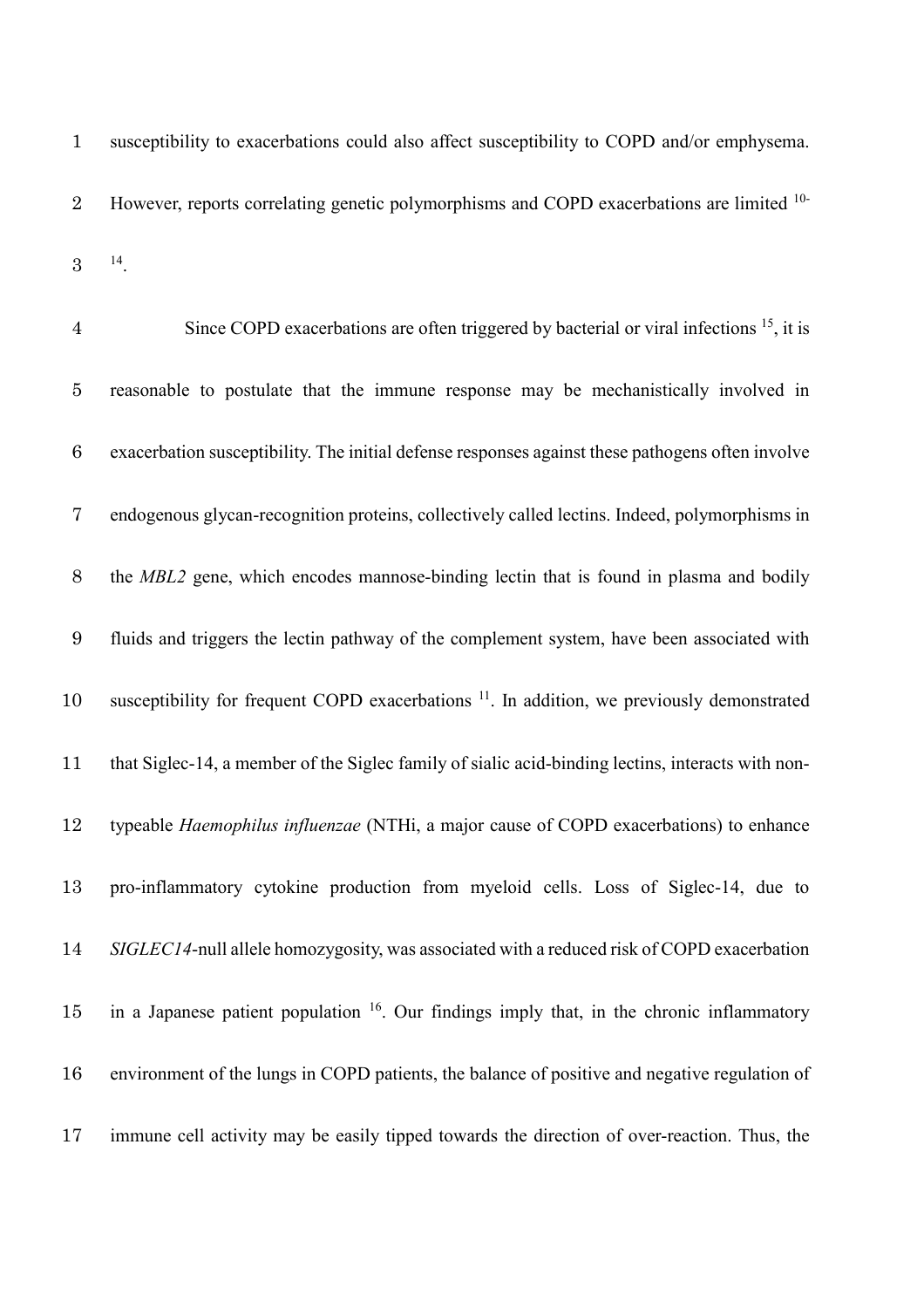immune system that should protect the host might in fact trigger excessive inflammation that culminates in an exacerbation and subsequent tissue damage.

| 3                | Siglecs are a family of endogenous membrane-bound lectins that recognize glycans                       |
|------------------|--------------------------------------------------------------------------------------------------------|
| $\overline{4}$   | containing sialic acid and modulate immune signals <sup>17, 18</sup> . While Siglec-14 triggers innate |
| $\overline{5}$   | immune cell activation, most other Siglecs negatively regulate immune cell activities. Siglec-         |
| $\,6\,$          | 9 is a family member widely expressed on myeloid cells $19$ , and the engagement of Siglec-9 by        |
| 7                | its ligands suppresses innate immune responses $20, 21$ . Therefore, we hypothesized that a genetic    |
| $8\,$            | variant of SIGLEC9 that attenuates the suppressive function of the Siglec-9 protein would              |
| $\boldsymbol{9}$ | promote more vigorous inflammatory responses in myeloid cells and would render COPD                    |
| 10               | patients more susceptible to exacerbation. Since Siglec-9 is broadly expressed on myeloid cells        |
| 11               | and interacts with NTHi (similar to Siglec-14) <sup>16</sup> , but transduces a suppressive signal (in |
| 12               | contrast to Siglec-14), Siglec-9 is an ideal model to investigate whether more pro-inflammatory        |
| 13               | myeloid cells makes patients more susceptible to exacerbation, as was the case for Siglec-14.          |
| 14               | SIGLEC9 gene has 2 common non-synonymous coding single nucleotide                                      |
| 15               | polymorphisms (cSNPs), rs2075803 and rs2258983, whose minor allele frequencies are                     |
| 16               | relatively high among Asians and Europeans. To test our hypothesis, we investigated whether            |
| 17               | these two cSNPs were associated with COPD phenotypes including frequency of exacerbations              |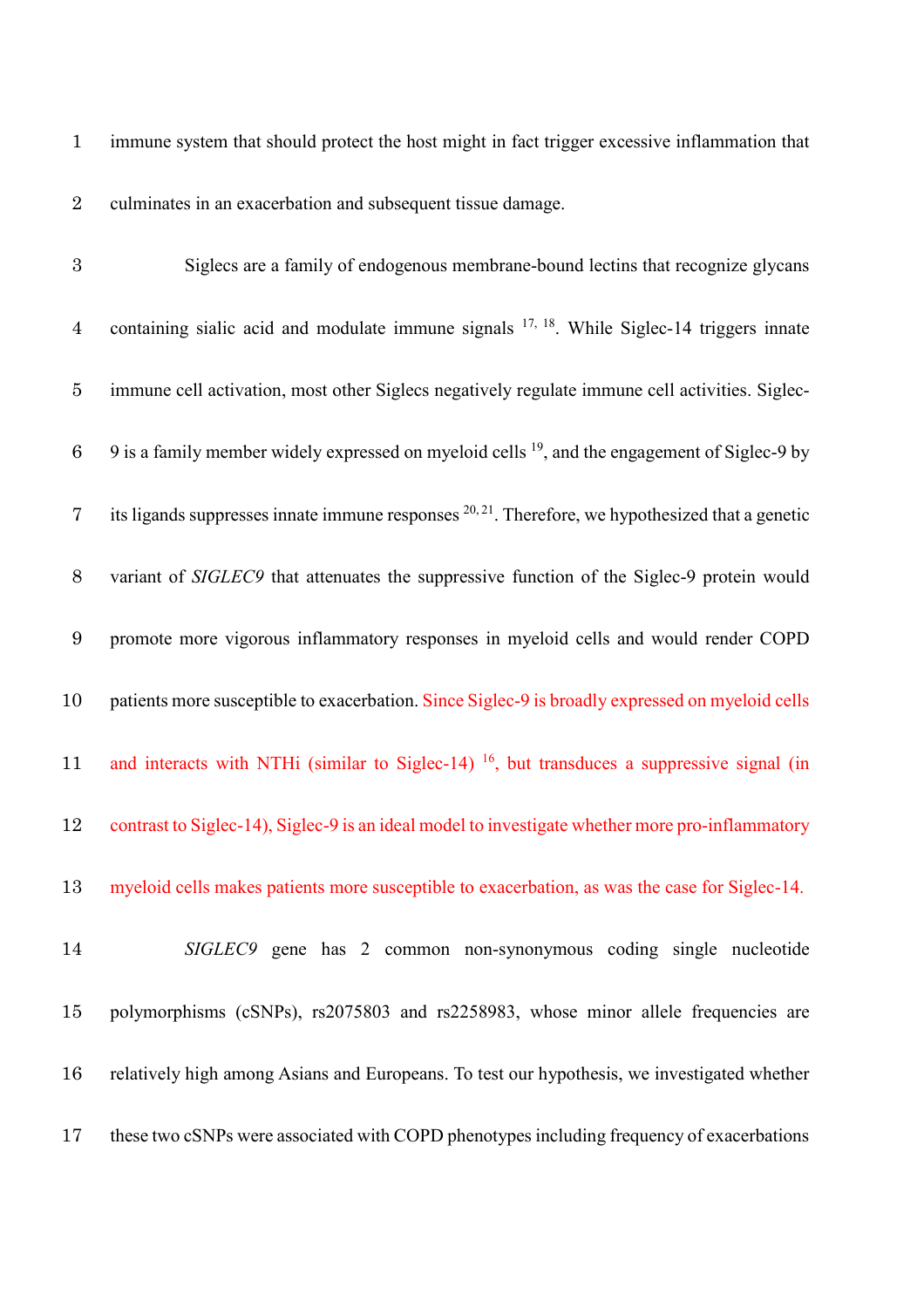in a Japanese patient population. In addition, we also asked if the amino acid changes in Siglec- 9 introduced by these cSNPs affect the inflammatory response by myeloid cells in an in vitro viral infection model. Finally, we tested whether the findings in the Japanese patients replicate in ECLIPSE study population.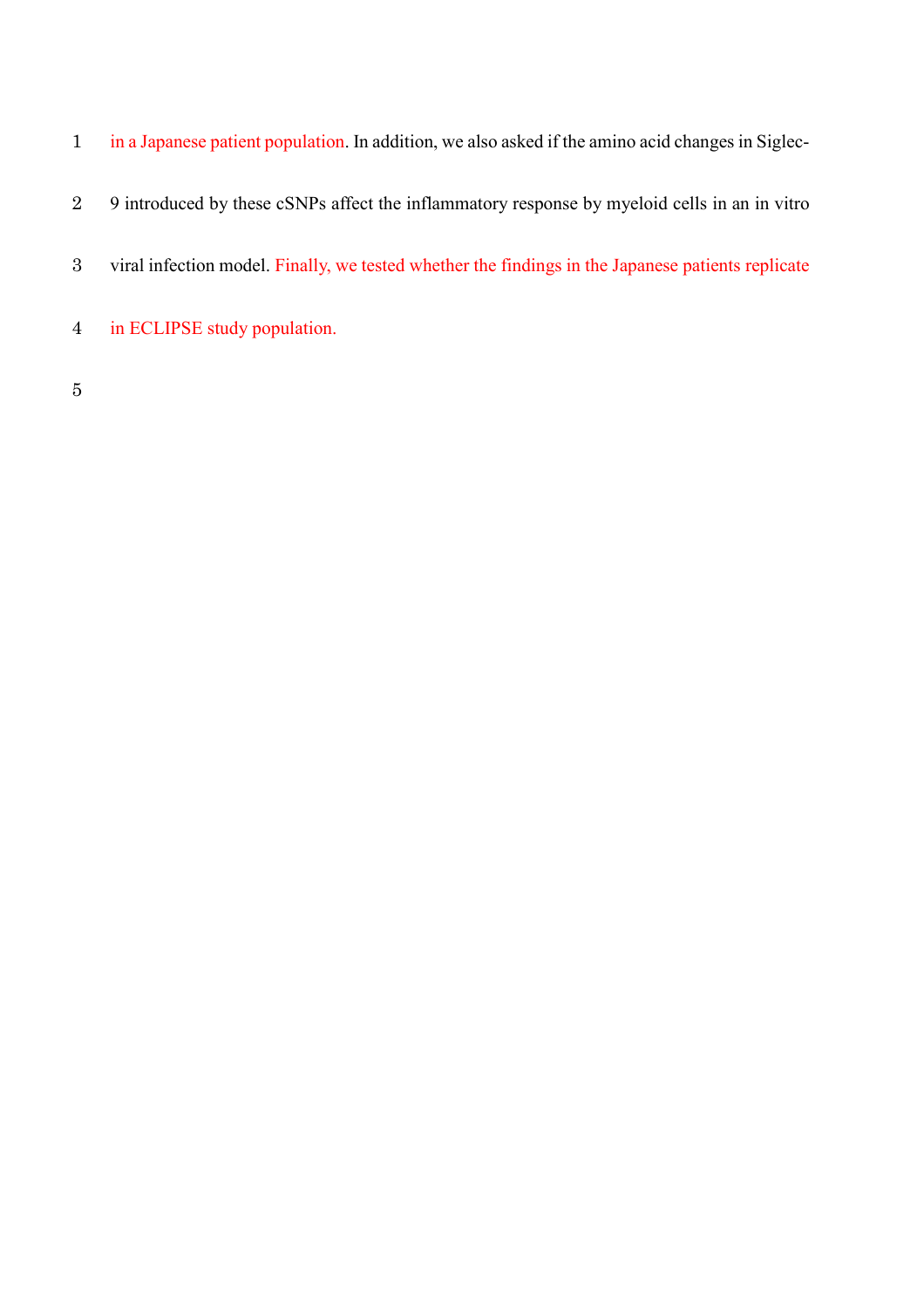## **Materials and Methods**

| ٠      |
|--------|
|        |
| ł<br>ł |
|        |
|        |

| 3              | PARTICIPANT RECRUITMENT AND SAMPLE COLLECTION                                                |
|----------------|----------------------------------------------------------------------------------------------|
| $\overline{4}$ | We used the Japanese population and also the ECLIPSE population. The ECLIPSE study is a      |
| $\overline{5}$ | clinical trial (TRIAL REGISTRATION: ClinicalTrials.gov NCT00292552.), and the                |
| 6              | information as a clinical trial is briefly described in the online supplement. Other details |
| 7              | including COPD definition <sup>1</sup> are also in the online supplement.                    |
| 8              |                                                                                              |
| 9              | ETHICAL CONSIDERATION                                                                        |
| 10             | The current study was approved by the ethical committee of Nippon Medical School (Approval   |
| 11             | number: 18-11-31). The ECLIPSE study (NCT00292552; GSK code SCO104960) was                   |
| 12             | approved by the ethical committees/institutional review boards of the participating clinical |
| 13             | centers. Written informed consent was obtained from each subject.                            |
| 14             |                                                                                              |
| 15             | <b>STUDY DESIGN</b>                                                                          |
| 16             | We obtained 1-year follow-up records for exacerbations from a subset of Japanese COPD        |

patients. First, we investigated whether the genotypes of *SIGLEC9* SNPs affected the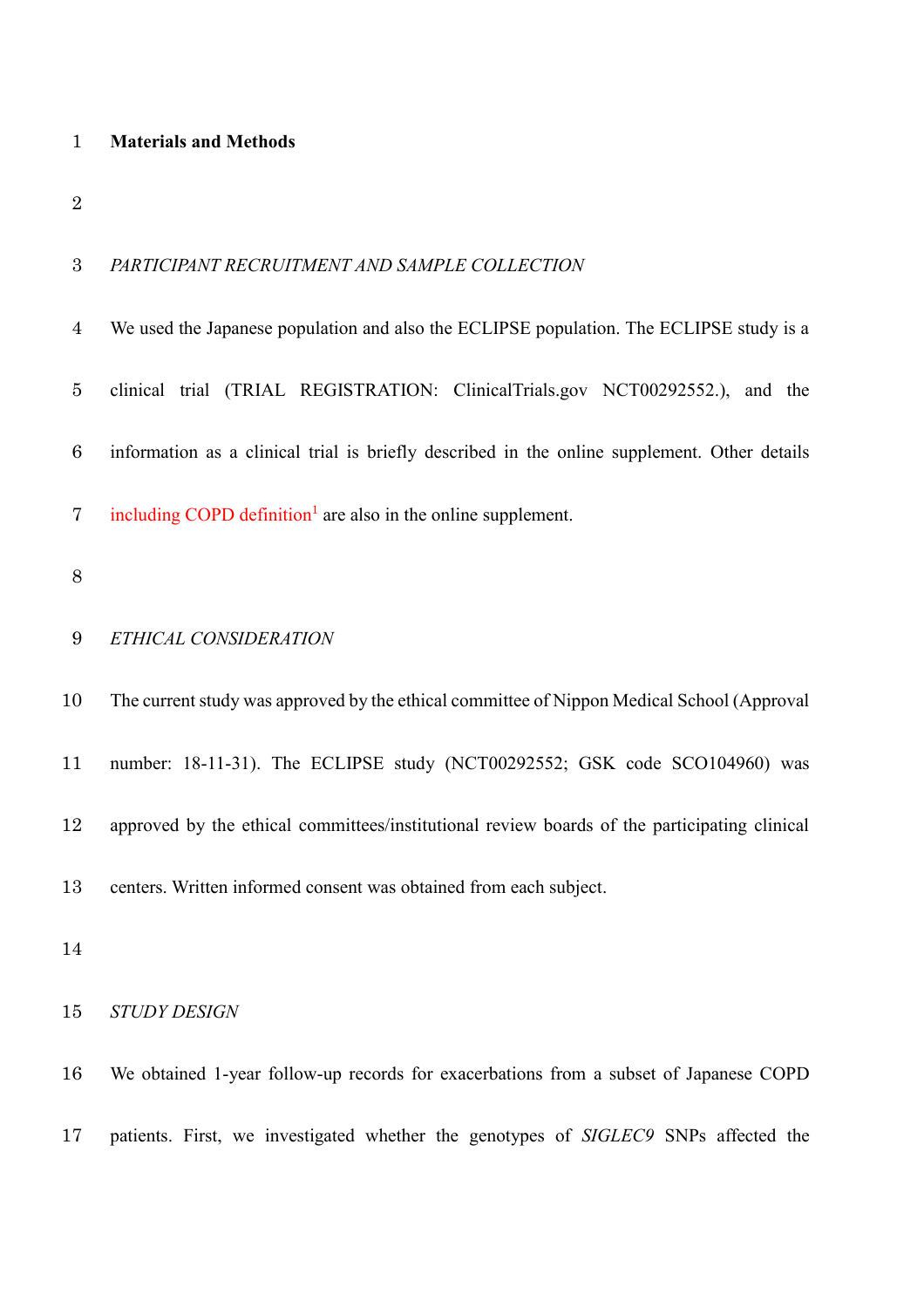| $\mathbf{1}$     | frequency of exacerbations in these subjects. In addition, to investigate the association of                |
|------------------|-------------------------------------------------------------------------------------------------------------|
| $\overline{2}$   | genetic variations of SIGLEC9 with COPD phenotypes, we performed regression analyses and                    |
| $\boldsymbol{3}$ | investigated the association between these genetic variations and airflow obstruction assessed              |
| $\overline{4}$   | by pulmonary function tests (PFT) or the severity of emphysema assessed by computed                         |
| $\bf 5$          | tomography in all Japanese patients (including those without COPD). This is because                         |
| $\boldsymbol{6}$ | symptomatic current/ex-smokers without COPD also have exacerbations and evidence of                         |
| 7                | airway disease $22-24$ , and the exacerbation could promote emphysema <sup>4</sup> or airflow               |
| 8                | limitation <sup>3</sup> in this population. Next, the effects of these cSNPs on the functions (i.e., glycan |
| 9                | binding and suppression of inflammatory responses) of the Siglec-9 protein were analyzed by                 |
| 10               | in vitro assays, as described in the following sections.                                                    |
| 11               |                                                                                                             |
| 12               | COPD-related parameters used to determine the association                                                   |
| 13               | Pulmonary function parameters and high-resolution computed tomography (HRCT)                                |
| 14               | parameters were assessed on all patients. Exacerbation frequency, which was measured based                  |

on exacerbations in the ECLIPSE study were assessed at each study visit and through monthly

mainly on patient diary, was assessed on a subset of Japanese COPD patients. Prospective data

telephone calls. Other details including the definition of COPD exacerbations are in the online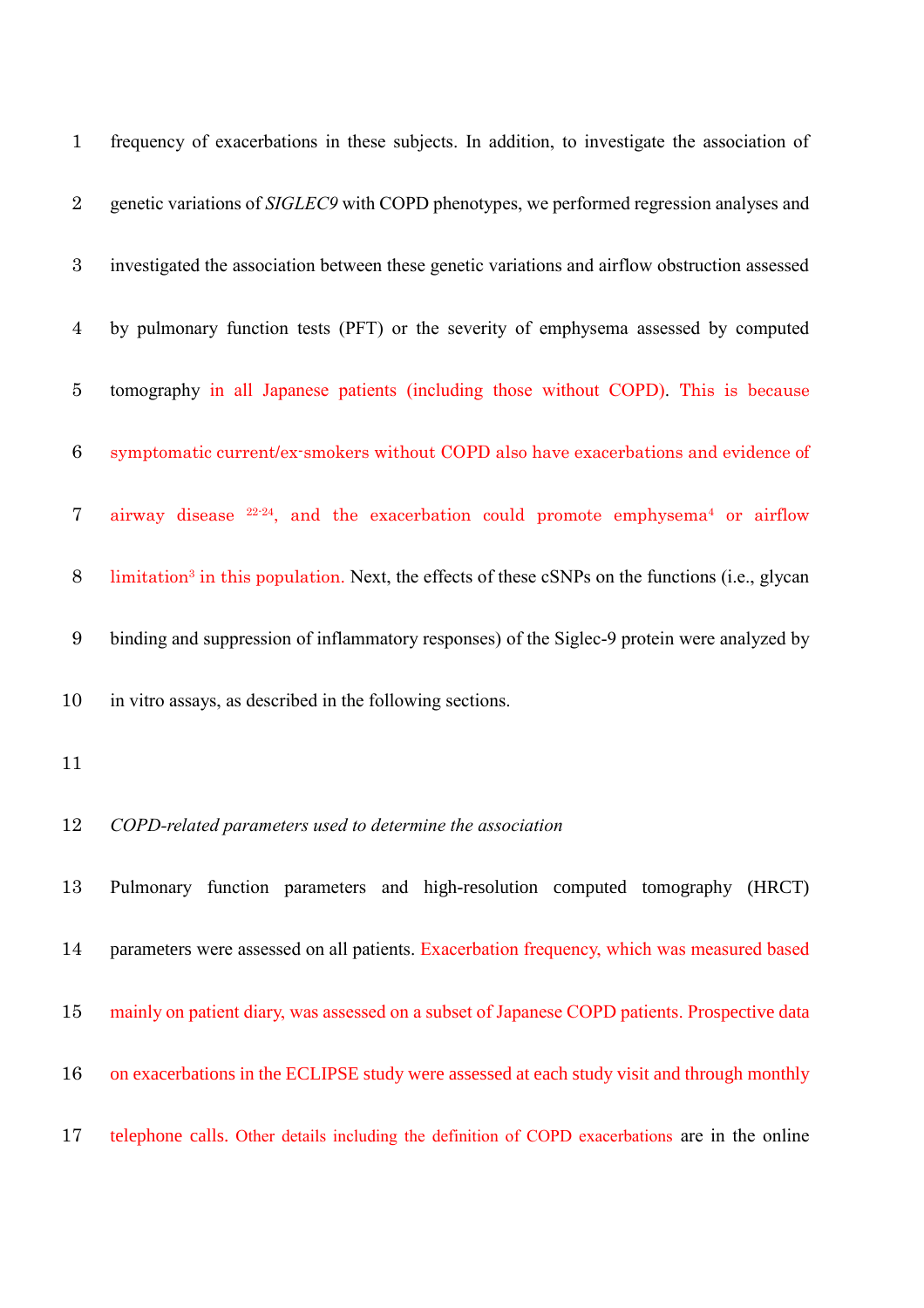| supplement. |
|-------------|
|             |

| 3              | SNP selection and genotyping                                                                     |
|----------------|--------------------------------------------------------------------------------------------------|
| $\overline{4}$ | Two coding SNPs of SIGLEC9 (rs2075803: Lys100Glu and rs2258983: Glu315Ala) with a                |
| $\overline{5}$ | minor allele frequency (MAF) $> 0.10$ in Japanese were genotyped by using ABI TaqMan®            |
| 6              | SNP Genotyping Assays (Life Technologies Japan, Tokyo, Japan).                                   |
| 7              |                                                                                                  |
| 8              | DATA ANALYSIS                                                                                    |
| 9              | The values are presented as means (SD). P-values $\leq 0.05$ were considered significant.        |
| 10             | We used the unpaired t-test or analysis of variance to compare continuous variables. The effects |
| 11             | of genotypes or haplotypes on COPD phenotypes were determined with multivariate regression.      |
| 12             | The unobserved haplotype frequencies were estimated by the expectation-maximization (EM)         |
| 13             | algorithm and the haplotypes for each subject were selected as the most likely haplotype. The    |
| 14             | effect of genotypes or haplotypes on the frequency of exacerbation was determined by using       |
| 15             | Poisson regression with additive models. Adjustments for regression analyses was also            |
| 16             | performed using age, gender, FEV1% predicted, and usage of inhaled corticosteroid and/or         |
| 17             | long-acting bronchodilators in the analysis of exacerbation frequency and with age, gender,      |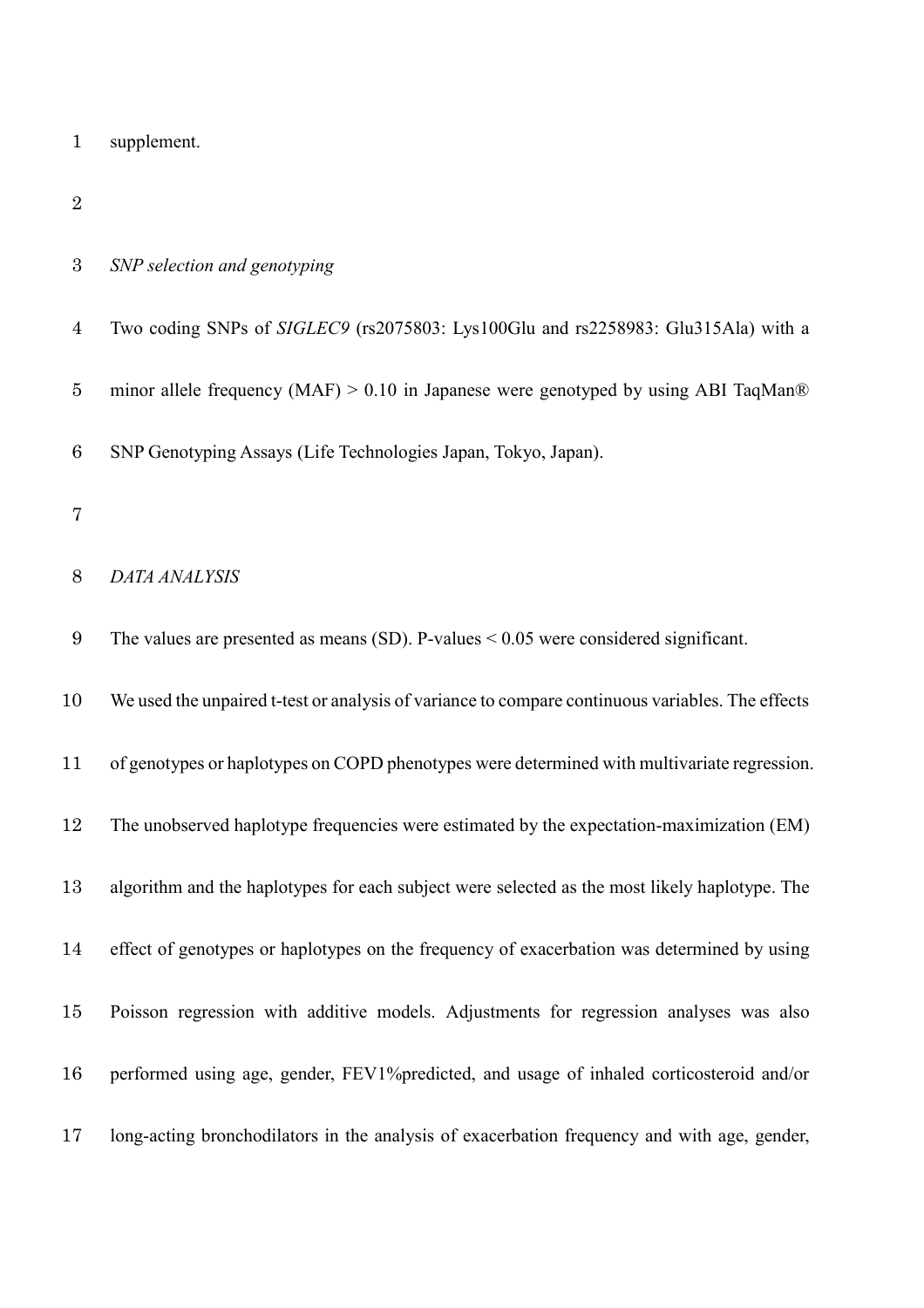- and pack-years in the analysis of emphysema severity.
- 
- Details of genetic analyses including those with the ECLIPSE population and in vitro

experiments are provided as Supplementary material.

- 
-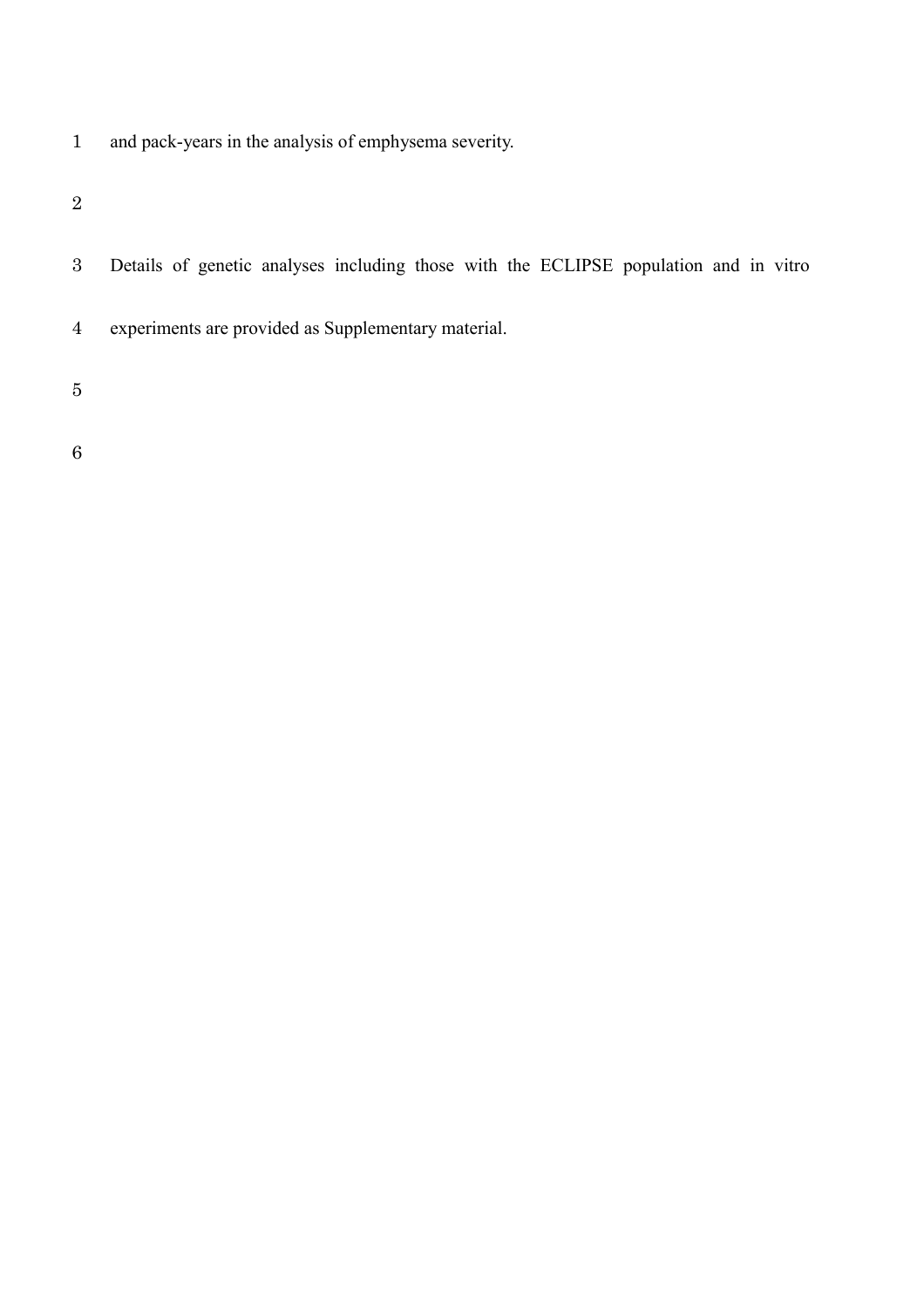#### **Results**

### *Characteristics of the study population*

| $\overline{4}$  | Our study population comprised 362 Japanese symptomatic smokers including 244 COPD                   |
|-----------------|------------------------------------------------------------------------------------------------------|
| $\overline{5}$  | subjects. We obtained 1-year follow-up records for exacerbations from 135 COPD patients              |
| 6               | from this population. The basic characteristics of this population are shown in Table 1. Hardy-      |
| 7               | Weinberg equilibrium was maintained in these SNPs among the control subjects ( $p = 0.61$ )          |
| 8               | [ $rs2075803$ ] and $p = 0.67$ [ $rs2258983$ ]). The two SNPs, $rs2075803$ and $rs2258983$ , were in |
| $9\phantom{.0}$ | almost complete linkage disequilibrium ( $R2 = 0.93$ ; $p = 1.87e-25$ by the test for linkage        |
| 10              | disequilibrium). Thus, we analyzed the association between various COPD phenotypes and               |
| 11              | only one SNP (rs2075803), whereas haplotype-based experiments were performed in the in               |
| 12              | vitro protein function analyses. The frequencies of the two major haplotypes, AC (rs2075803)         |
| 13              | $=$ A, rs2258983 = C) and GA (rs2075803 = G, rs2258983 = A), were 0.38 and 0.60, respectively.       |
|                 |                                                                                                      |

### *The association between SIGLEC9 genotypes and exacerbations*

 The G allele of rs2075803 was associated with higher frequency of exacerbations with nominal 17 statistical significance ( $p = 0.0158$ ) (Figure 1), and the association remained after adjustment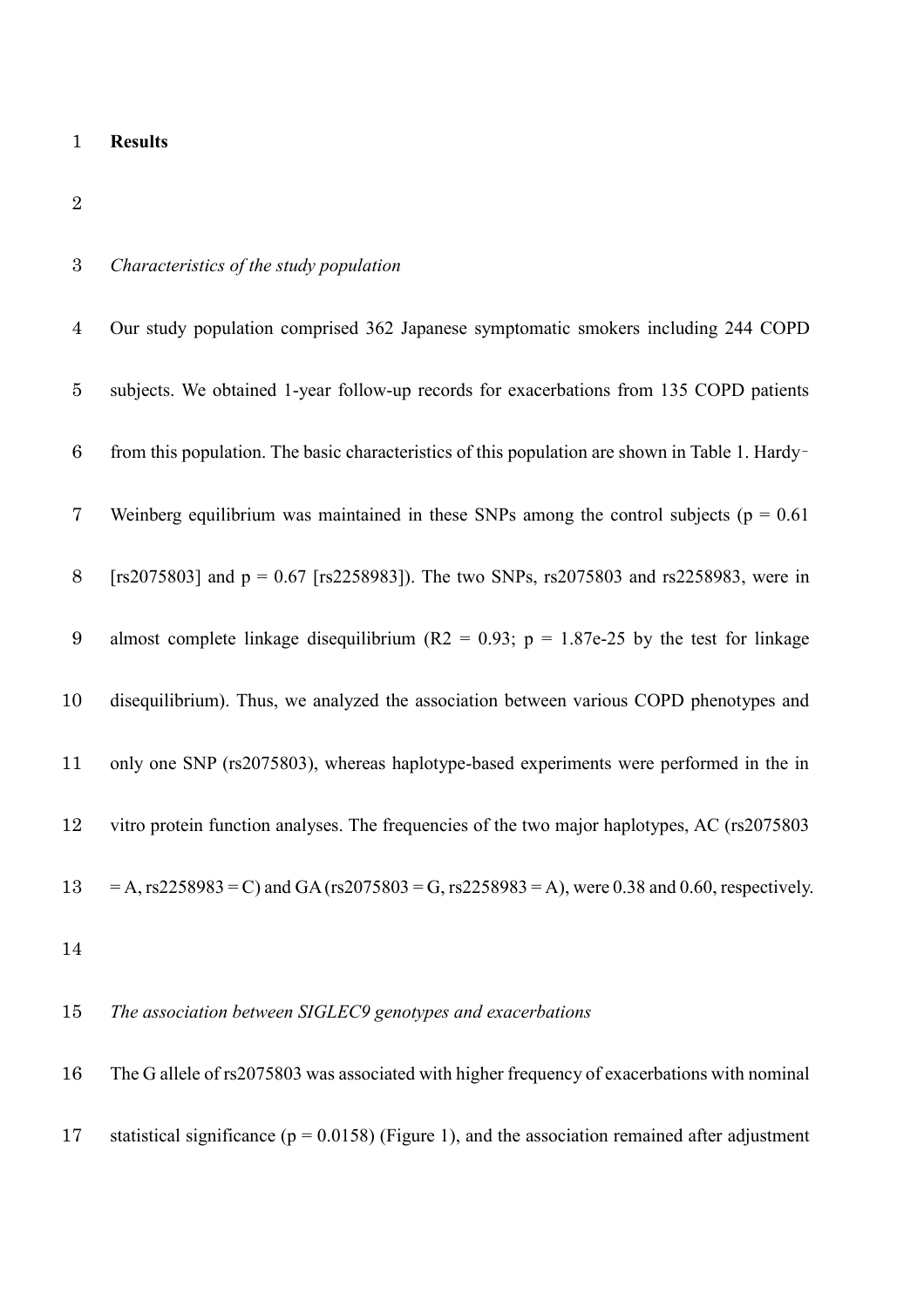| $\mathbf{1}$     | for age, gender, FEV1%predicted, and usage of inhaled corticosteroid and/or long-acting          |
|------------------|--------------------------------------------------------------------------------------------------|
| $\boldsymbol{2}$ | bronchodilators ( $p = 0.0253$ ).                                                                |
| $\sqrt{3}$       | The G allele of $rs2075803$ corresponds almost completely to the GA haplotype ( $rs2075803 =$    |
| $\overline{4}$   | G, $rs2258983 = A$ ). The GA haplotype was also positively associated with exacerbation          |
| $\overline{5}$   | frequency in multivariate models after similar adjustment ( $p = 0.0132$ ).                      |
| $\,6\,$          |                                                                                                  |
| 7                | The association between SIGLEC9 genotypes, airflow obstruction, and emphysema                    |
| $8\,$            | Frequent exacerbation is associated with faster decline of lung function as measured by FEV1     |
| $9\phantom{.0}$  | $3$ and also with progression of emphysema $4$ . Thus, we tested the association between SIGLEC9 |
| 10               | rs2075803, airflow obstruction, and the extent of emphysema in a larger population. The          |
| 11               | number of G alleles of rs2075803 was significantly associated with LAA% at -940 HU, a            |
| $12\,$           | quantitative measure of emphysema, in both univariate and multivariate models adjusted for       |
| 13               | age, gender, and pack-years in the subjects with COPD ( $p = 0.0167$ without adjustment; $p =$   |
| 14               | 0.0171 with adjustment) (Figure 2). This SNP was not associated with FEV1% predicted,            |
| 15               | which reflects airflow limitation, in the whole population or in COPD subjects only (data not    |
| 16               | shown).                                                                                          |

The frequency of the GA haplotype was also positively associated with the extent of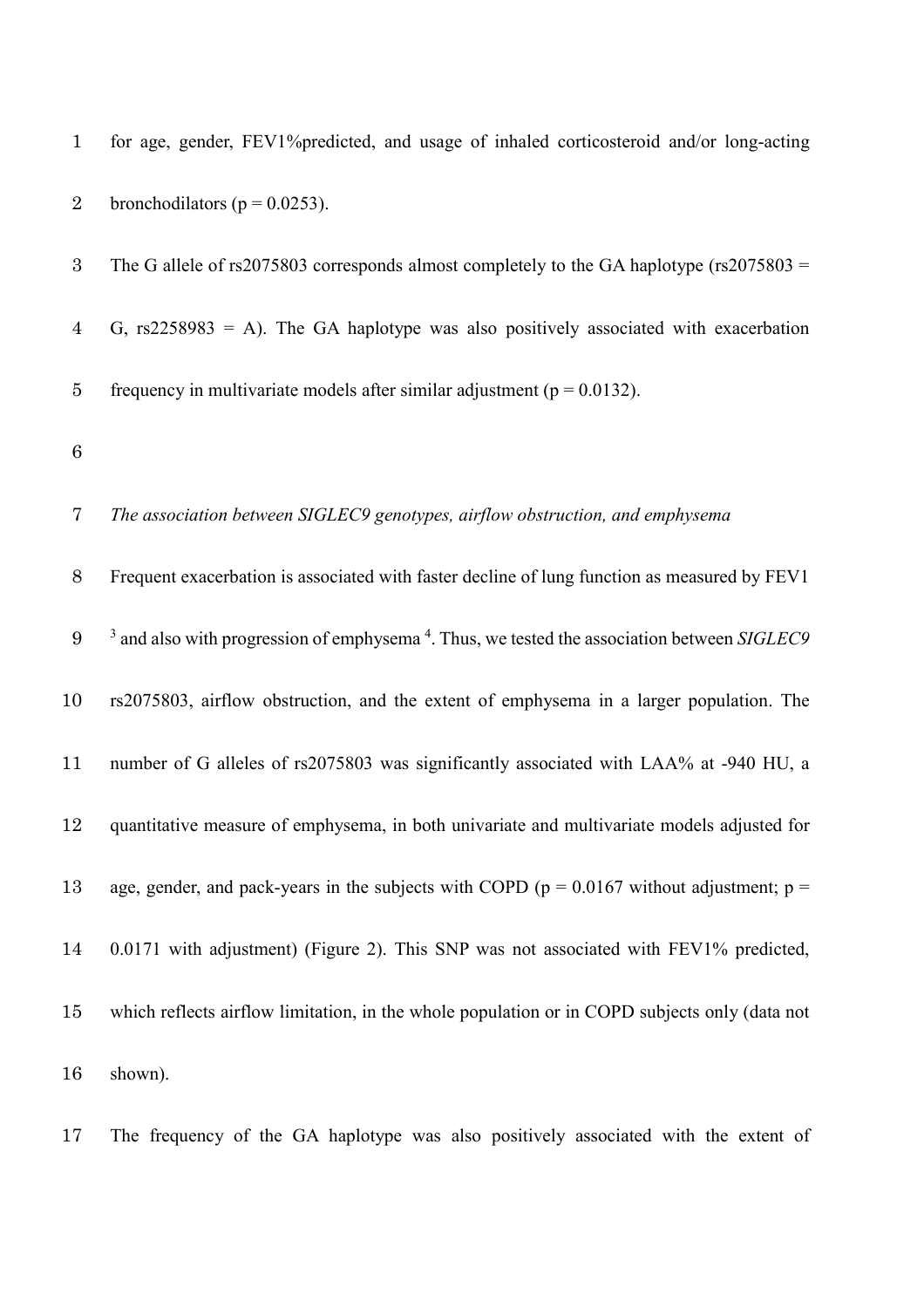- 1 emphysema in the subjects with COPD after similar adjustment with significance ( $p = 0.0433$ ).
- 

## *Two major variants of Siglec-9 protein showed similar glycan binding*

| 4              | To investigate the functional consequence of the cSNPs, we prepared recombinant soluble            |
|----------------|----------------------------------------------------------------------------------------------------|
| $\overline{5}$ | Siglec-9 protein variants corresponding to the two major haplotypes, and analyzed their            |
| 6              | binding to synthetic glycans. The "reference" haplotype is AC ( $rs2075803 = A$ , $rs2258983 =$    |
| $\overline{7}$ | C), translating to $K^{100}A^{315}$ in terms of amino acids. The "risk" haplotype, GA, encodes the |
| 8              | $E^{100}E^{315}$ variant. These protein variants showed similar glycan binding, both in structural |
| 9              | preference and in binding intensity (Figure 3).                                                    |
| 10             |                                                                                                    |
| 11             | Siglec-9 $E^{100}E^{315}$ variant showed weaker suppression of TNF $\alpha$ response               |
| 12             | We prepared THP-1 cell lines expressing full-length Siglec-9 variant proteins. An in vitro co-     |

- culture system using influenza virus-infected human airway epithelial cells and THP-1 cells
- was used as a model to investigate possible influence of the Siglec-9 sequence variations on
- 15 inflammatory responses, which was assessed by quantifying IL-8 and TNF $\alpha$  secretion from
- THP-1 cells. The addition of anti-viral antibody was essential to elicit a robust response from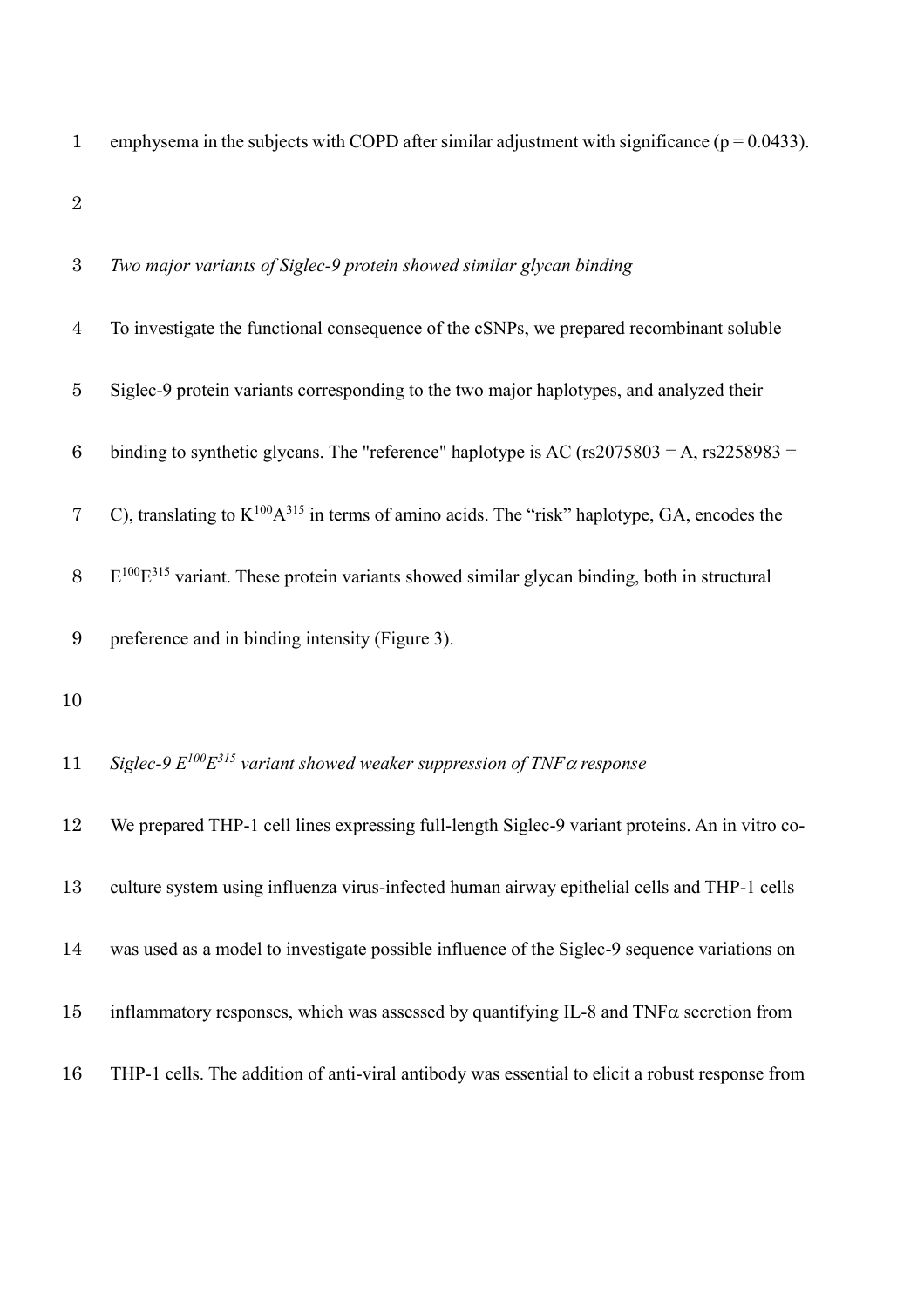| $\mathbf{1}$     | THP-1 cells, implying that the response was dependent on Fcy receptor(s). Both variants of           |
|------------------|------------------------------------------------------------------------------------------------------|
| $\overline{2}$   | Siglec-9 significantly suppressed secretion of these cytokines from THP-1 cells (Figure 4).          |
| $\boldsymbol{3}$ | While the amount of secreted IL-8 was not influenced by the Siglec-9 sequence variations             |
| $\overline{4}$   | (Figure 4a), the amount of TNF $\alpha$ secreted from THP-1 cells that expressed "reference" form    |
| $\bf 5$          | of Siglec-9 ( $K^{100}A^{315}$ ) was significantly less than that from the cells expressing the risk |
| $\,6\,$          | variant ( $E^{100}E^{315}$ ; Figure 4b).                                                             |
| $\overline{7}$   |                                                                                                      |
| $8\,$            |                                                                                                      |
| $9\phantom{.0}$  | The association between genetic variations of SIGLEC9 and COPD phenotypes in a                       |
| 10               | Caucasian population                                                                                 |
| 11               |                                                                                                      |
| 12               | To explore whether the associations between SIGLEC9 polymorphisms and exacerbation                   |
| 13               | frequency and emphysema were generalizable to other ethnic populations, we examined                  |
| 14               | subjects enrolled in the ECLIPSE study. Baseline characteristics of the cohort included in this      |
| 15               | analysis are summarized in Table 2.                                                                  |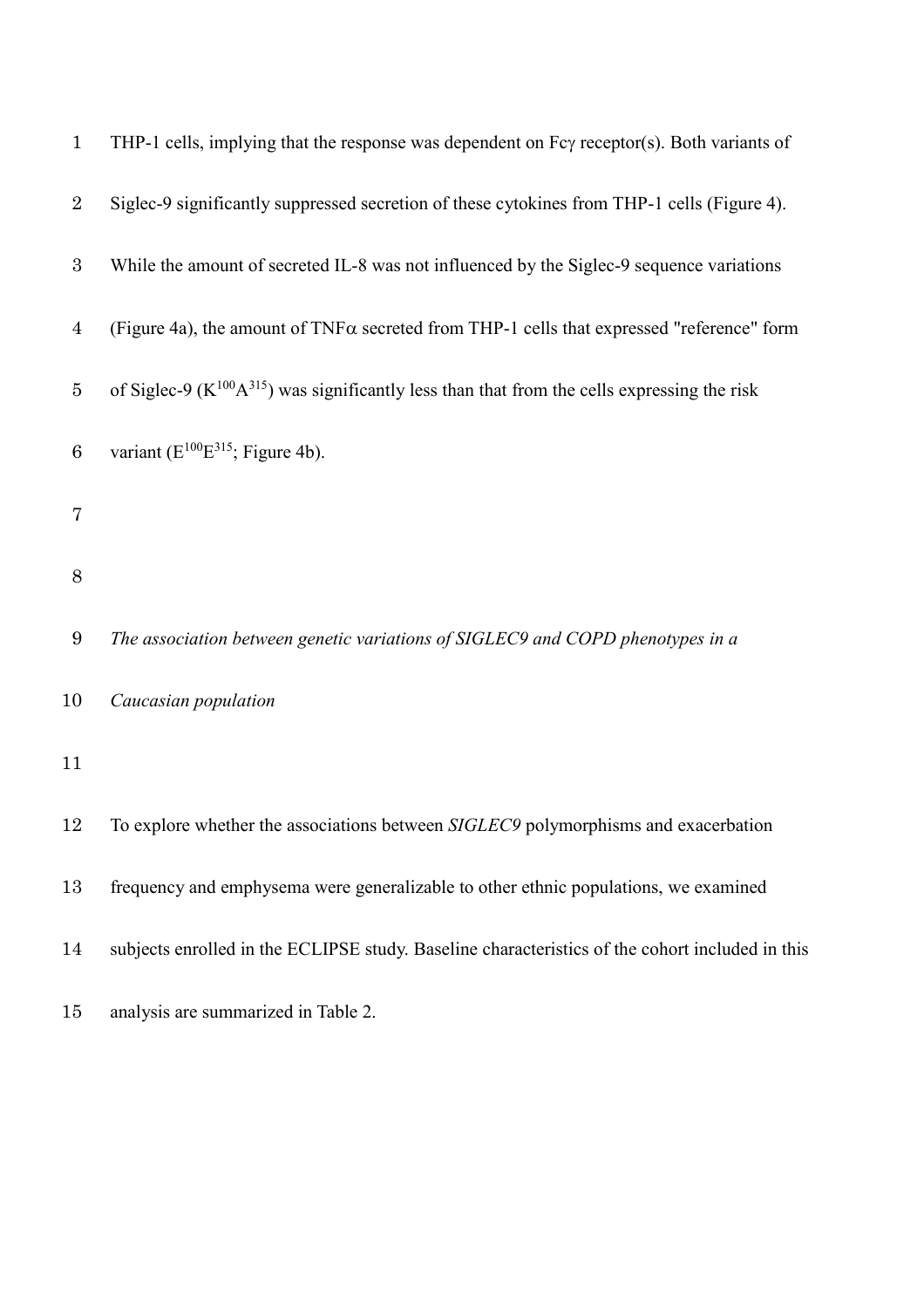| $\mathbf{1}$   | There was no significant association between rs2075803 and exacerbation frequency during    |
|----------------|---------------------------------------------------------------------------------------------|
| $\overline{2}$ | the first year of follow up in the ECLIPSE cohort. Similarly, we were unable to identify an |
| 3              | association between this SNP and emphysima ( $p = 0.5062$ ).                                |
| $\overline{4}$ |                                                                                             |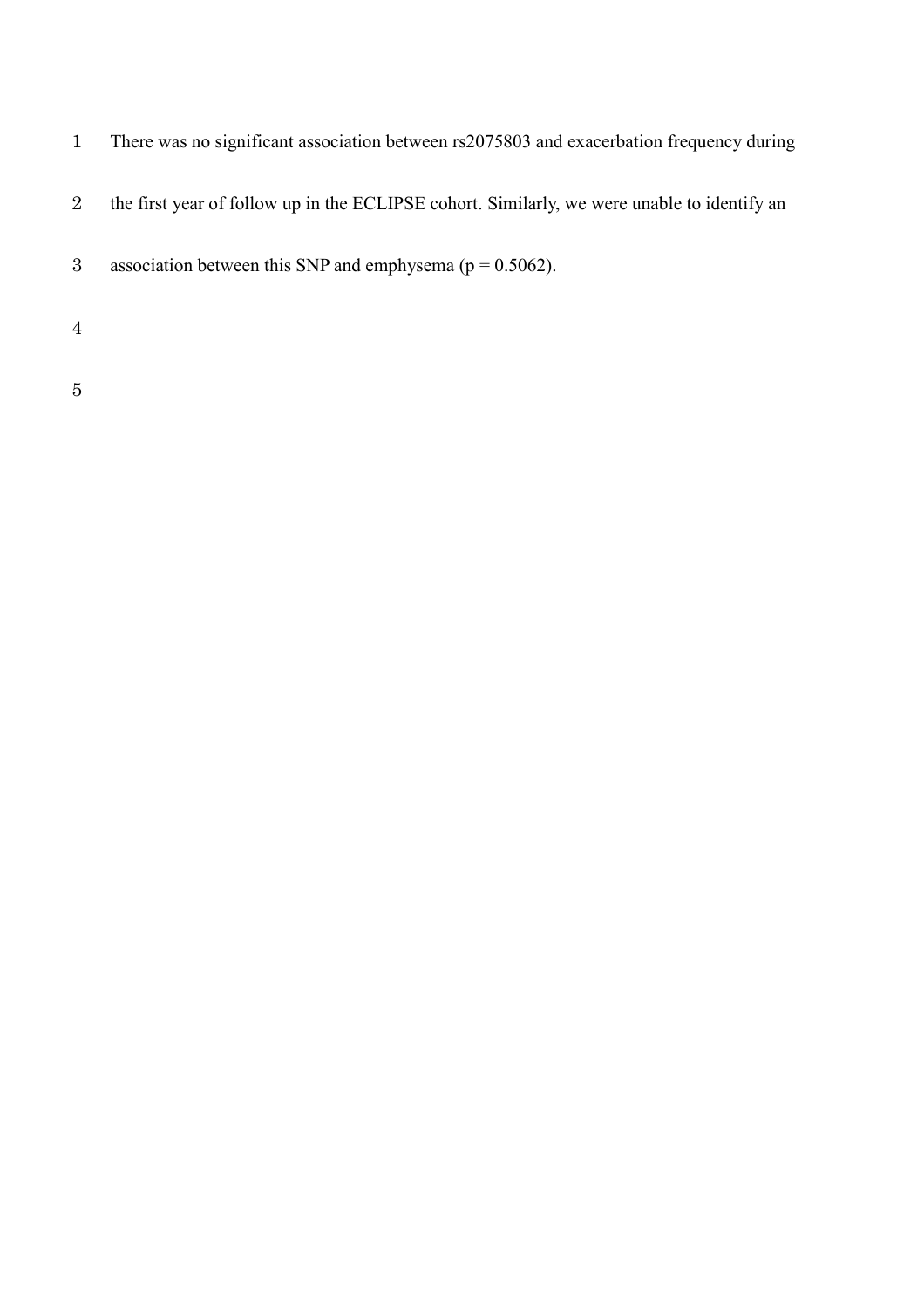### **Discussion**

| $\boldsymbol{3}$ | In this study, we observed that the G allele of the cSNP rs2075803 and the GA                              |
|------------------|------------------------------------------------------------------------------------------------------------|
| $\overline{4}$   | haplotype (rs2075803 = G, rs2258983 = A) of SIGLEC9 were associated with more frequent                     |
| $\overline{5}$   | COPD exacerbations and more severe emphysema (assessed as LAA%) in a Japanese COPD                         |
| $\,6\,$          | population. The THP-1 cell line expressing the Siglec-9 $E^{100}E^{315}$ variant corresponding to the      |
| 7                | "risk" GA haplotype showed stronger $TNF\alpha$ response to viral infection than those expressing          |
| $8\,$            | "reference" form (Siglec-9 $K^{100}A^{315}$ ). Thus, it appears likely that this <i>SIGLEC9</i> haplotype  |
| $\boldsymbol{9}$ | allows stronger pro-inflammatory responses by innate immune cells, making its carriers more                |
| 10               | vulnerable to exacerbation, which in turn may accelerate the development of emphysema.                     |
| 11               |                                                                                                            |
| 12               | Although our data demonstrates that the Siglec-9 $E^{100}E^{315}$ variant (GA haplotype)                   |
| 13               | shows weaker inhibitory effects on the Fc $\gamma$ receptor-mediated inflammatory response (TNF $\alpha$ ) |
| 14               | production) as compared with the $K^{100}A^{315}$ variant (AC haplotype), it is not clear how these        |
| 15               | molecular events are connected. We initially hypothesized that the glycan binding property of              |
| 16               | Siglec-9 may be influenced by the amino acid substitutions and could modify the interactions               |
| 17               | between Siglec-9 and its ligands and thus affect downstream signaling. However, our data (Fig.             |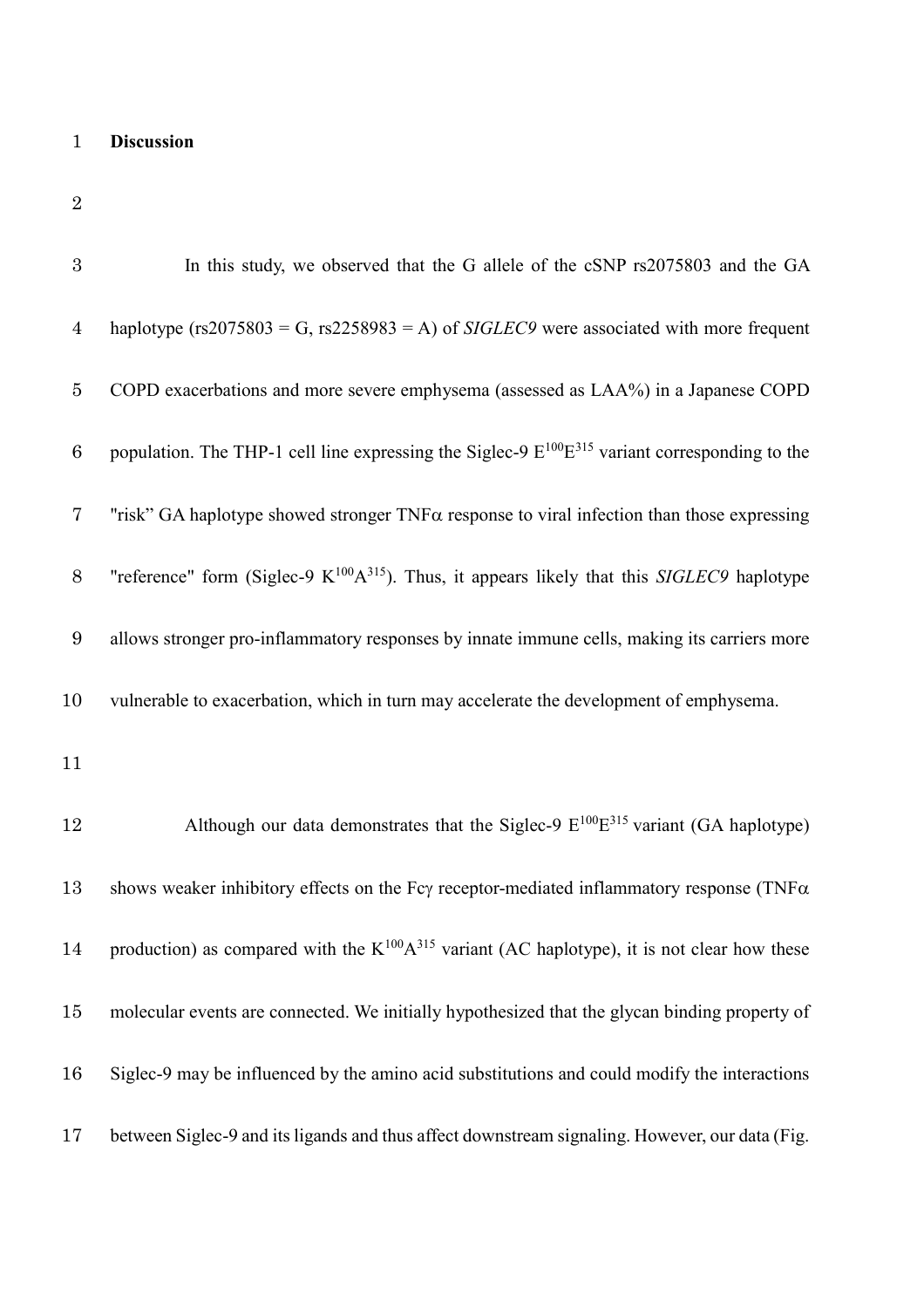| $\mathbf{1}$     | 3) did not support this hypothesis. It is also possible that the interaction between Siglec-9 and      |
|------------------|--------------------------------------------------------------------------------------------------------|
| $\overline{2}$   | its ligand is independent of sialic acids, as reported for CD22/Siglec-2 and B cell receptor $^{25}$ , |
| $\boldsymbol{3}$ | and is affected by the amino acid substitutions.                                                       |
| $\overline{4}$   |                                                                                                        |
| $\overline{5}$   | The relationships between SIGLEC9 polymorphisms and COPD exacerbations in                              |
| 6                | Japanese patients were not reproduced in the ECLIPSE cohort. Failure to replicate in the larger        |
| 7                | ECLIPSE cohort raises the possibility that the initial associations were false-positives.              |
| 8                | Additional possibilities for why the associations did not replicate include different criteria to      |
| $9\phantom{.0}$  | define exacerbations (ECLIPSE did not use symptom diaries), and different distributions of             |
| 10               | mild/moderate/severe exacerbations between the study populations. While the allele                     |
| 11               | frequencies of both cSNPs are similar in both populations, differences in environment and/or           |
| 12               | genetic background of the population may have influenced the exacerbation phenotype. Finally,          |
| 13               | it is possible that the cSNPs that we studied were actually markers for other functional variants      |
| 14               | in that genomic region, and the correlations with those potential functional variants could differ     |
| 15               | in our two study populations.                                                                          |
| 16               |                                                                                                        |

A recent paper reported that another cSNP in *SIGLEC9* gene (rs16988910) is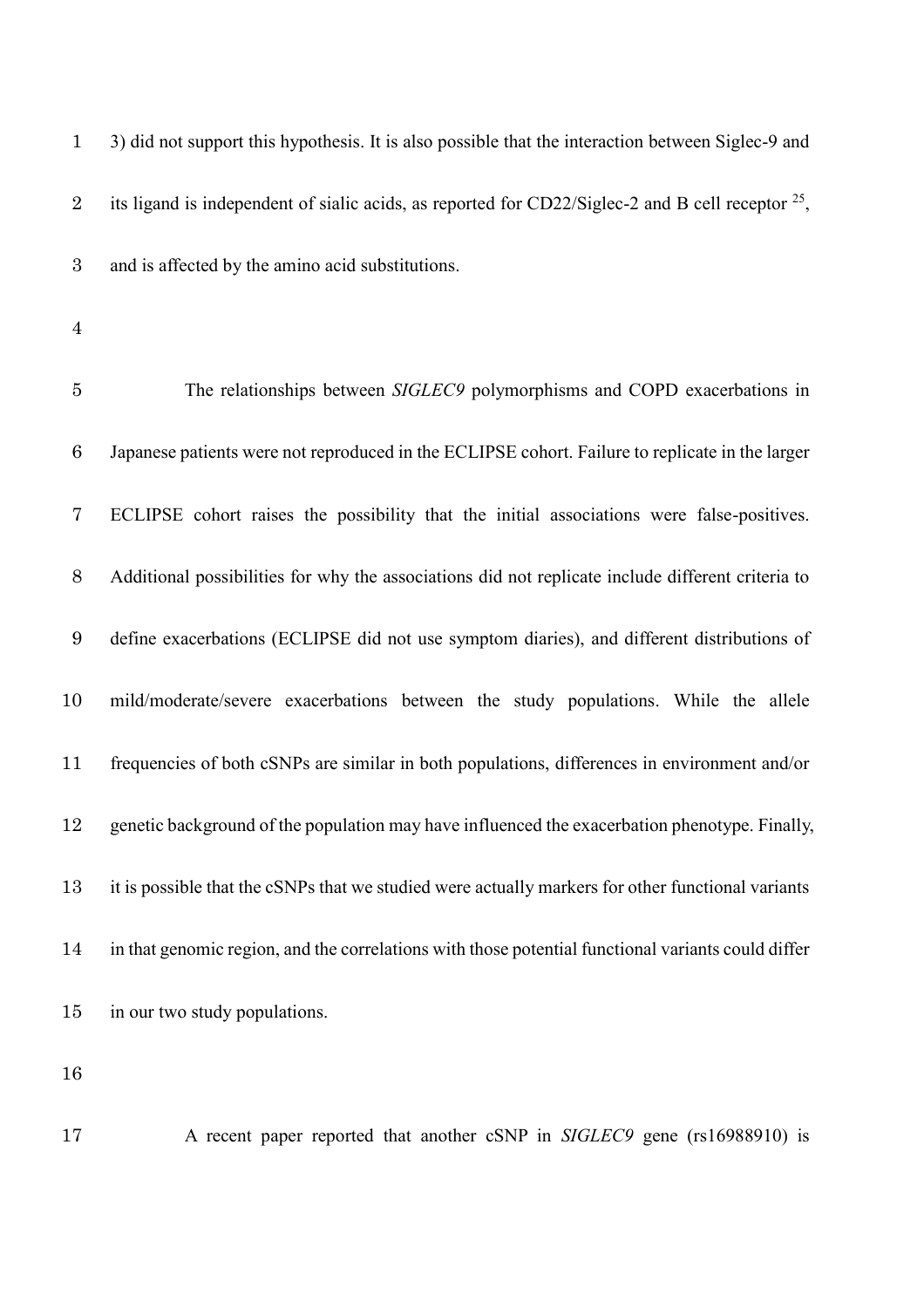| $\mathbf{1}$    | associated with emphysema in the African-American population <sup>26</sup> . Although this cSNP is rare |
|-----------------|---------------------------------------------------------------------------------------------------------|
| $\overline{2}$  | among Asians or Europeans, the association of a functionally hypomorphic allele of SIGLEC9              |
| 3               | and emphysema in an independent human population appears to support our proposed model,                 |
| $\overline{4}$  | in which excessive inflammatory response in innate immune cells leads to emphysema.                     |
| $\overline{5}$  | However, we must acknowledge that the association between SIGLEC9 cSNPs and                             |
| 6               | emphysema in the Japanese population did not replicate in the larger ECLIPSE cohort.                    |
| 7               | Resolving whether this discrepancy is due to false discovery in the Japanese population or              |
| 8               | pathophysiologically relevant differences between the two study populations would require a             |
| $9\phantom{.0}$ | carefully designed replication study.                                                                   |
| 10              |                                                                                                         |
| 11              | We speculate that both Siglec-9 and Siglec-14 are involved in COPD pathogenesis                         |

 We speculate that both Siglec-9 and Siglec-14 are involved in COPD pathogenesis through modification of susceptibility towards exacerbations. The overall mechanism by which 13 genetic polymorphisms in *SIGLEC9* (this study) and *SIGLEC14* <sup>16</sup> influences patient susceptibility toward exacerbation appears to be similar, in that the polymorphisms that allow stronger pro-inflammatory responses are associated with higher susceptibility to exacerbations. The exacerbation–susceptible genotypes of *SIGLEC9* and *SIGLEC14* were also associated with the extent of emphysema and airflow limitation, respectively. It was reported that frequent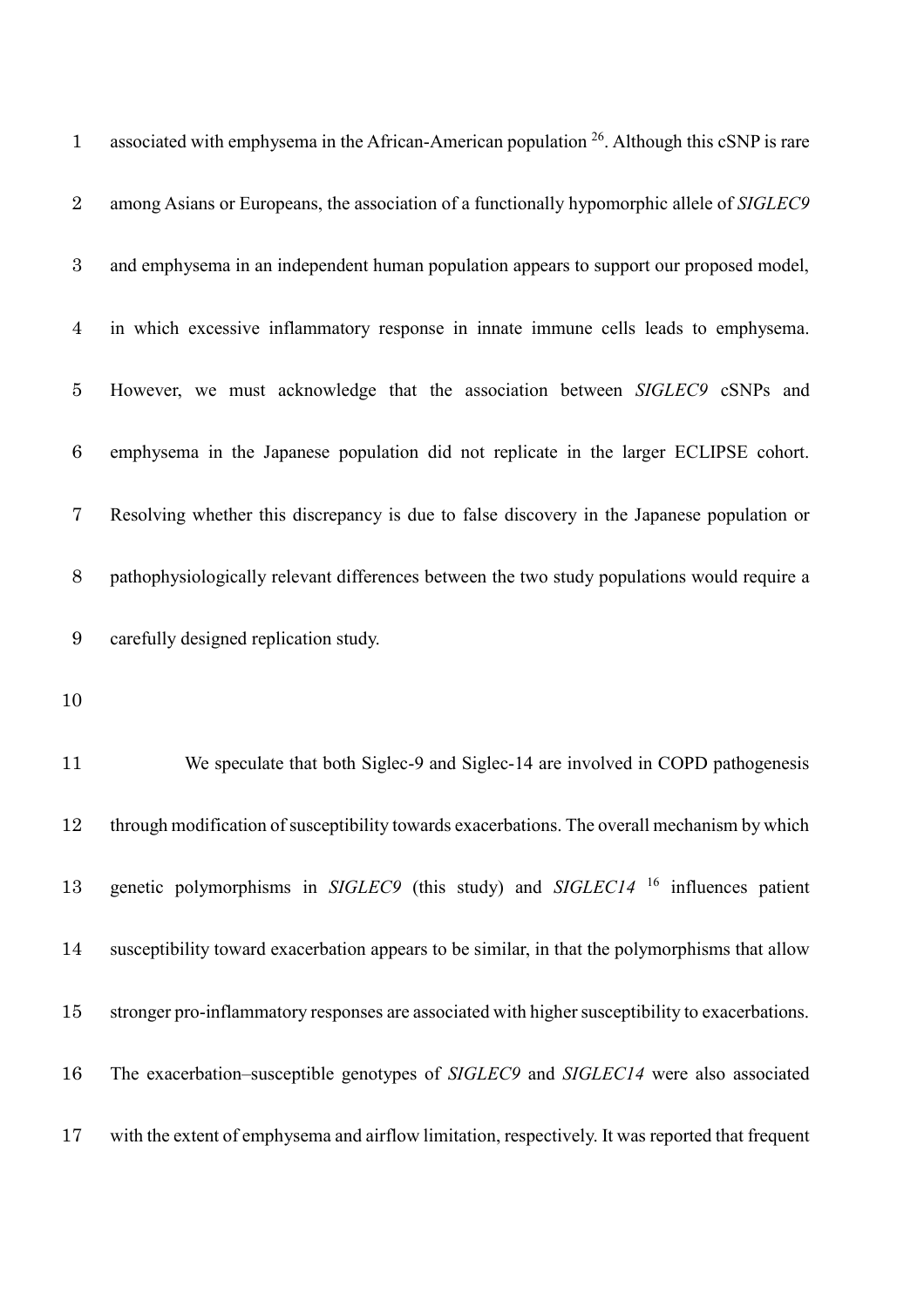| $\mathbf{1}$   | exacerbation is associated with faster decline of lung function as measured by FEV1 <sup>3</sup> and also |
|----------------|-----------------------------------------------------------------------------------------------------------|
| $\overline{2}$ | with progression of emphysima $4$ , which support our speculation.                                        |
| $\overline{3}$ |                                                                                                           |
| $\overline{4}$ | In conclusion, we have observed that the $E^{100}E^{315}$ variant of Siglec-9 demonstrates                |
| $\overline{5}$ | reduced suppression of the inflammatory response induced by Fcy receptor-mediated myeloid                 |
| 6              | cell activation. Possibly through this mechanism, the combination of SIGLEC9 genotypes                    |
| 7              | which corresponds to $E^{100}E^{315}$ may be a risk factor for emphysema progression, possibly            |
| 8              | through promotion of exacerbations.                                                                       |
|                |                                                                                                           |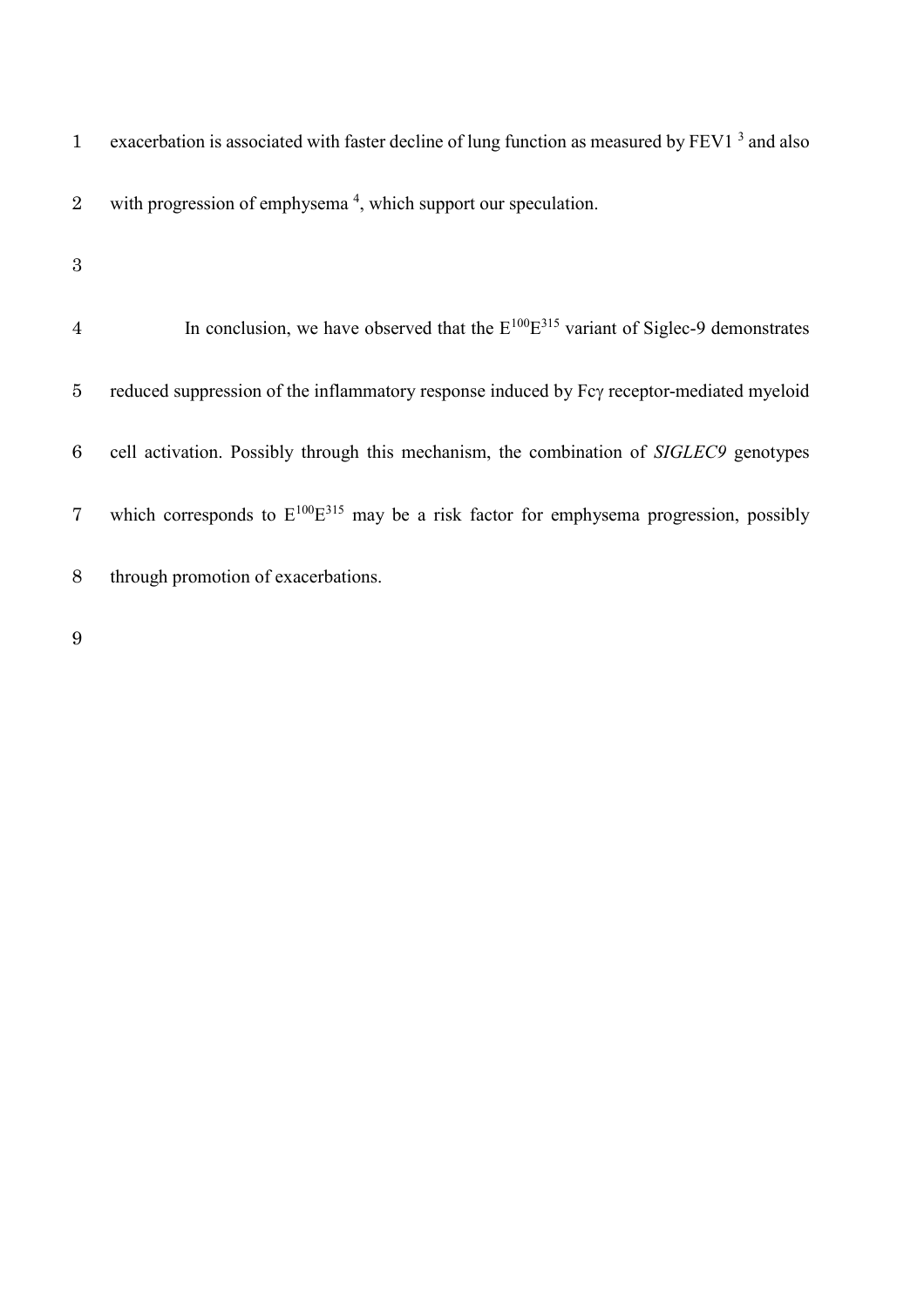## **Acknowledgments**

| $\overline{2}$   | We thank Professor Kazuyoshi Ikuta and Ms. Ritsuko Kubota-Koketsu (Research Institute of    |
|------------------|---------------------------------------------------------------------------------------------|
| $\overline{3}$   | Microbial Diseases, Osaka University, Osaka, Japan) for providing influenza virus stock and |
| $\overline{4}$   | Dr. Yoshinobu Okuno (Kanonji Institute, The Research Foundation for Microbial Diseases of   |
| $\overline{5}$   | Osaka University, Kagawa, Japan) for providing anti-hemagglutinin antibody. We also thank   |
| $\boldsymbol{6}$ | Ms. Mina Fujishiro and Ms. Yuko Kai (Nippon Medical School) for experimental assistance.    |
| 7                |                                                                                             |
| $8\,$            | The ECLIPSE investigators include:                                                          |
| $9\phantom{.0}$  | ECLIPSE Steering Committee: Harvey Coxson (Canada), Lisa Edwards (GlaxoSmithKline,          |
| 10               | USA), David Lomas (UK), William MacNee (UK), Edwin Silverman (USA), Ruth Tal-Singer         |
| 11               | (Co-chair, GlaxoSmithKline, USA), Jørgen Vestbo (Co-chair, Denmark), Julie Yates            |
| 12               | (GlaxoSmithKline, USA).                                                                     |
| 13               | ECLIPSE Scientific Committee: Alvar Agusti (Spain), Per Bakke (Norway), Peter Calverley     |
| 14               | (UK), Bartolome Celli (USA), Courtney Crim (GlaxoSmithKline, USA), Bruce Miller             |
| 15               | (GlaxoSmithKline, UK), William MacNee (Chair, UK), Stephen Rennard (USA), Ruth Tal-         |
| 16               | Singer (GlaxoSmithKline, USA), Emiel Wouters (The Netherlands).                             |
| 17               | ECLIPSE Investigators: Bulgaria: Yavor Ivanov, Pleven; Kosta Kostov, Sofia. Canada: Jean    |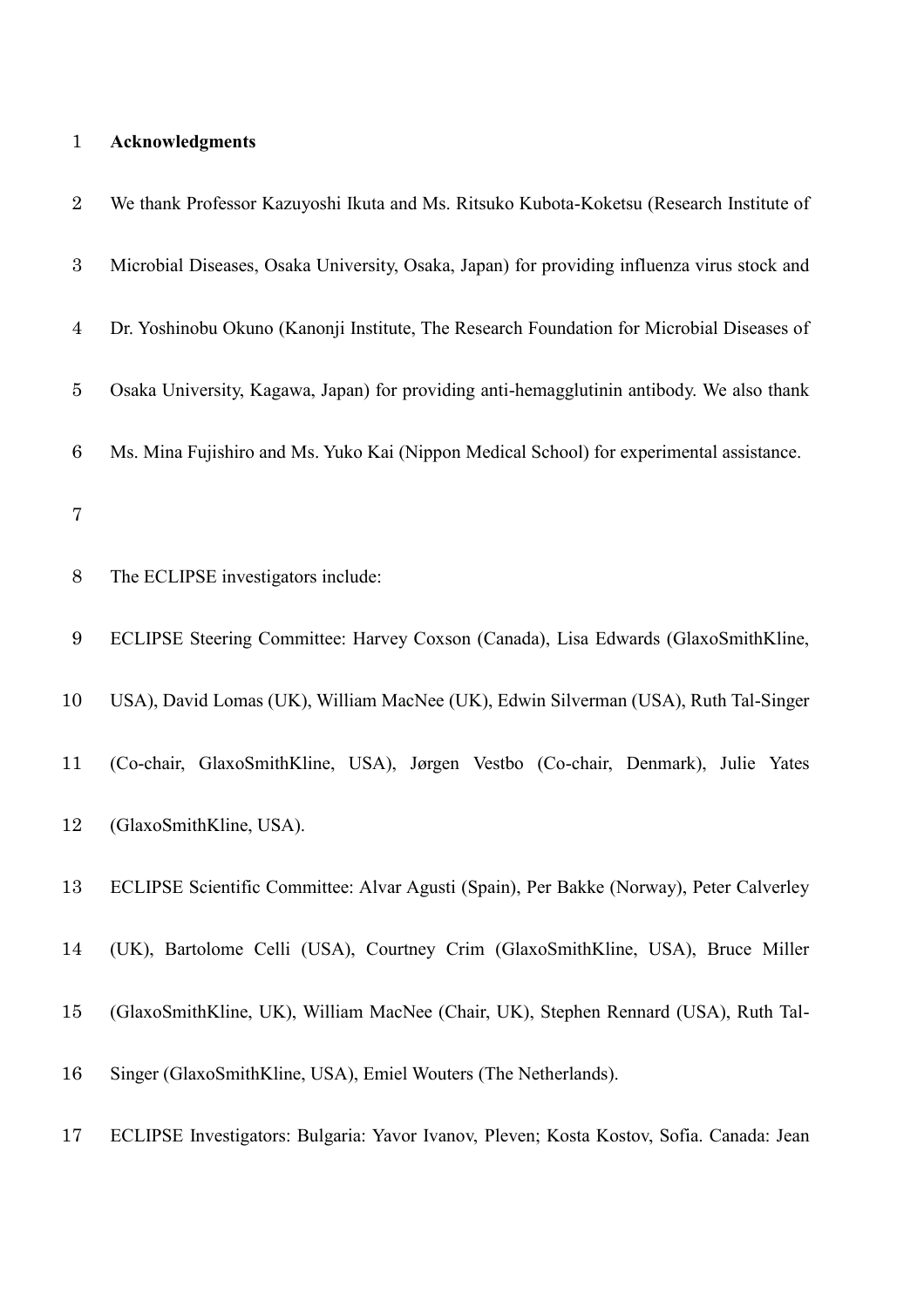| $\mathbf{1}$     | Bourbeau, Montreal, Que Mark Fitzgerald, Vancouver, BC; Paul Hernandez, Halifax, NS;        |
|------------------|---------------------------------------------------------------------------------------------|
| $\overline{2}$   | Kieran Killian, Hamilton, On; Robert Levy, Vancouver, BC; Francois Maltais, Montreal, Que;  |
| $\sqrt{3}$       | Denis O'Donnell, Kingston, On. Czech Republic: Jan Krepelka, Praha. Denmark: Jørgen         |
| $\overline{4}$   | Vestbo, Hvidovre. Netherlands: Emiel Wouters, Horn-Maastricht. New Zealand: Dean Quinn,     |
| $\bf 5$          | Wellington. Norway: Per Bakke, Bergen. Slovenia: Mitja Kosnik, Golnik. Spain: Alvar Agusti, |
| $\,6\,$          | Jaume Sauleda, Palma de Mallorca. Ukraine: Yuri Feschenko, Kiev; Vladamir Gavrisyuk,        |
| 7                | Kiev; Lyudmila Yashina, Kiev; Nadezhda Monogarova, Donetsk. United Kingdom: Peter           |
| 8                | Calverley, Liverpool; David Lomas, Cambridge; William MacNee, Edinburgh; David Singh,       |
| $\boldsymbol{9}$ | Manchester; Jadwiga Wedzicha, London. United States of America: Antonio Anzueto, San        |
| 10               | Antonio, TX; Sidney Braman, Providence, RI; Richard Casaburi, Torrance CA; Bart Celli,      |
| 11               | Boston, MA; Glenn Giessel, Richmond, VA; Mark Gotfried, Phoenix, AZ; Gary Greenwald,        |
| 12               | Rancho Mirage, CA; Nicola Hanania, Houston, TX; Don Mahler, Lebanon, NH; Barry Make,        |
| 13               | Denver, CO; Stephen Rennard, Omaha, NE; Carolyn Rochester, New Haven, CT; Paul Scanlon,     |
| 14               | Rochester, MN; Dan Schuller, Omaha, NE; Frank Sciurba, Pittsburgh, PA; Amir Sharafkhaneh,   |
| 15               | Houston, TX; Thomas Siler, St. Charles, MO, Edwin Silverman, Boston, MA; Adam Wanner,       |
| 16               | Miami, FL; Robert Wise, Baltimore, MD; Richard ZuWallack, Hartford, CT.                     |
| 17               |                                                                                             |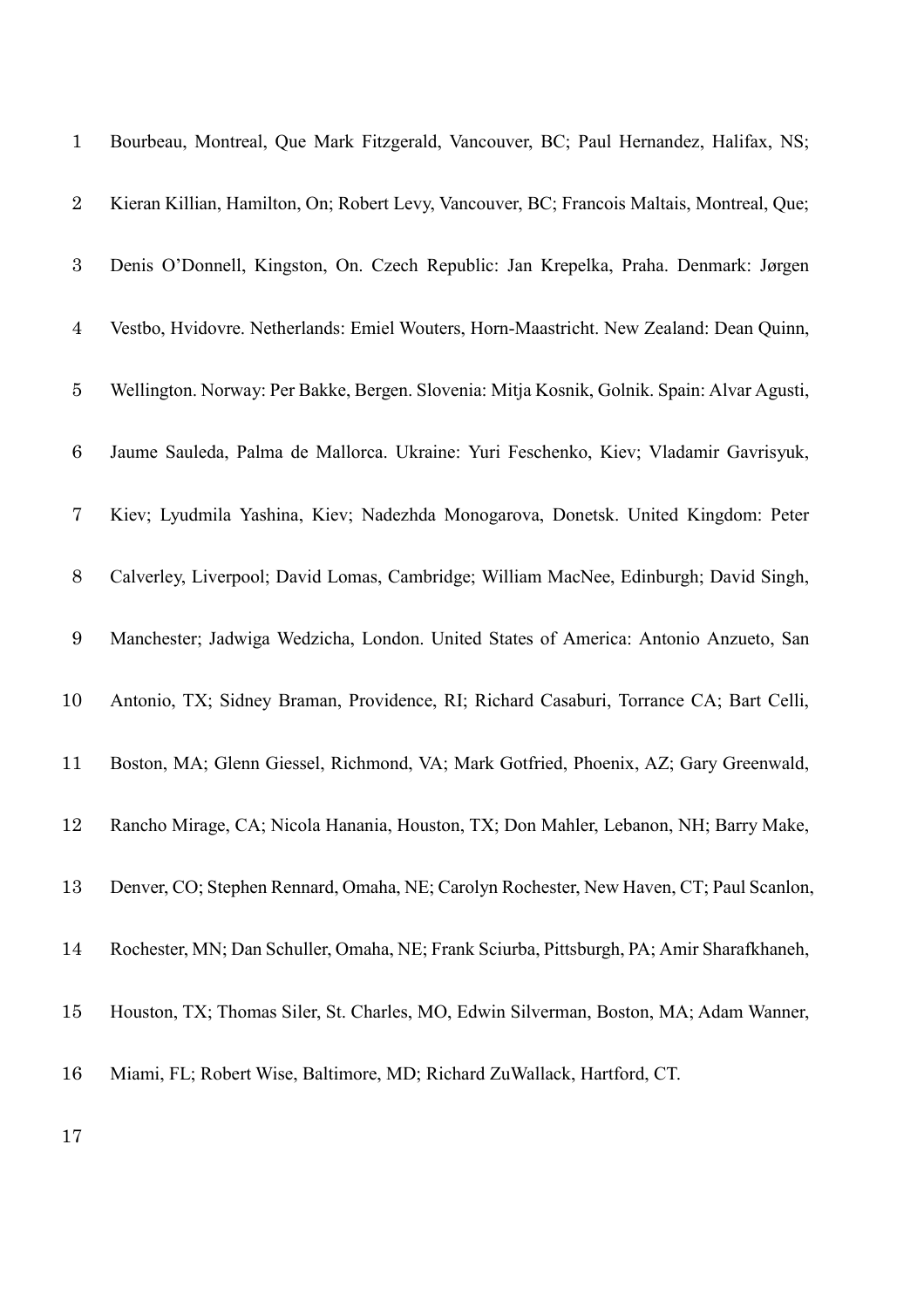#### **References**

| ٠ |
|---|
|   |
|   |
| ł |
|   |
|   |
|   |

| 3              | Rabe K, Hurd S, Anzueto A, Barnes P, Buist S, Calverley P, Fukuchi Y,<br>$\mathbf{1}$  |
|----------------|----------------------------------------------------------------------------------------|
| $\overline{4}$ | Jenkins C, Rodriguez-Roisin R, van Weel C, Zielinski J. Global strategy for the        |
| $\overline{5}$ | diagnosis, management, and prevention of chronic obstructive pulmonary disease:        |
| $\,6$          | GOLD executive summary. Am J Respir Crit Care Med. 2007; 176: 532-55.                  |
| 7              | $\overline{2}$<br>World Health Organization. World Health Statistics 2008. WHO Press,  |
| 8              | Geneva, 2008.                                                                          |
| 9              | 3<br>Donaldson GC, Seemungal TA, Bhowmik A, Wedzicha JA. Relationship                  |
| 10             | between exacerbation frequency and lung function decline in chronic obstructive        |
| 11             | pulmonary disease. Thorax. 2002; 57: 847-52.                                           |
| 12             | Tanabe N, Muro S, Hirai T, Oguma T, Terada K, Marumo S, Kinose D,<br>$\overline{4}$    |
| 13             | Ogawa E, Hoshino Y, Mishima M. Impact of exacerbations on emphysema                    |
| 14             | progression in chronic obstructive pulmonary disease. Am J Respir Crit Care Med.       |
| 15             | 2011; 183: 1653-9.                                                                     |
| 16             | Chenna P, Mannino D. Outcomes of severe COPD exacerbations requiring<br>$\overline{5}$ |
| 17             | hospitalization. Semin Respir Crit Care Med. 2010; 31: 286-94.                         |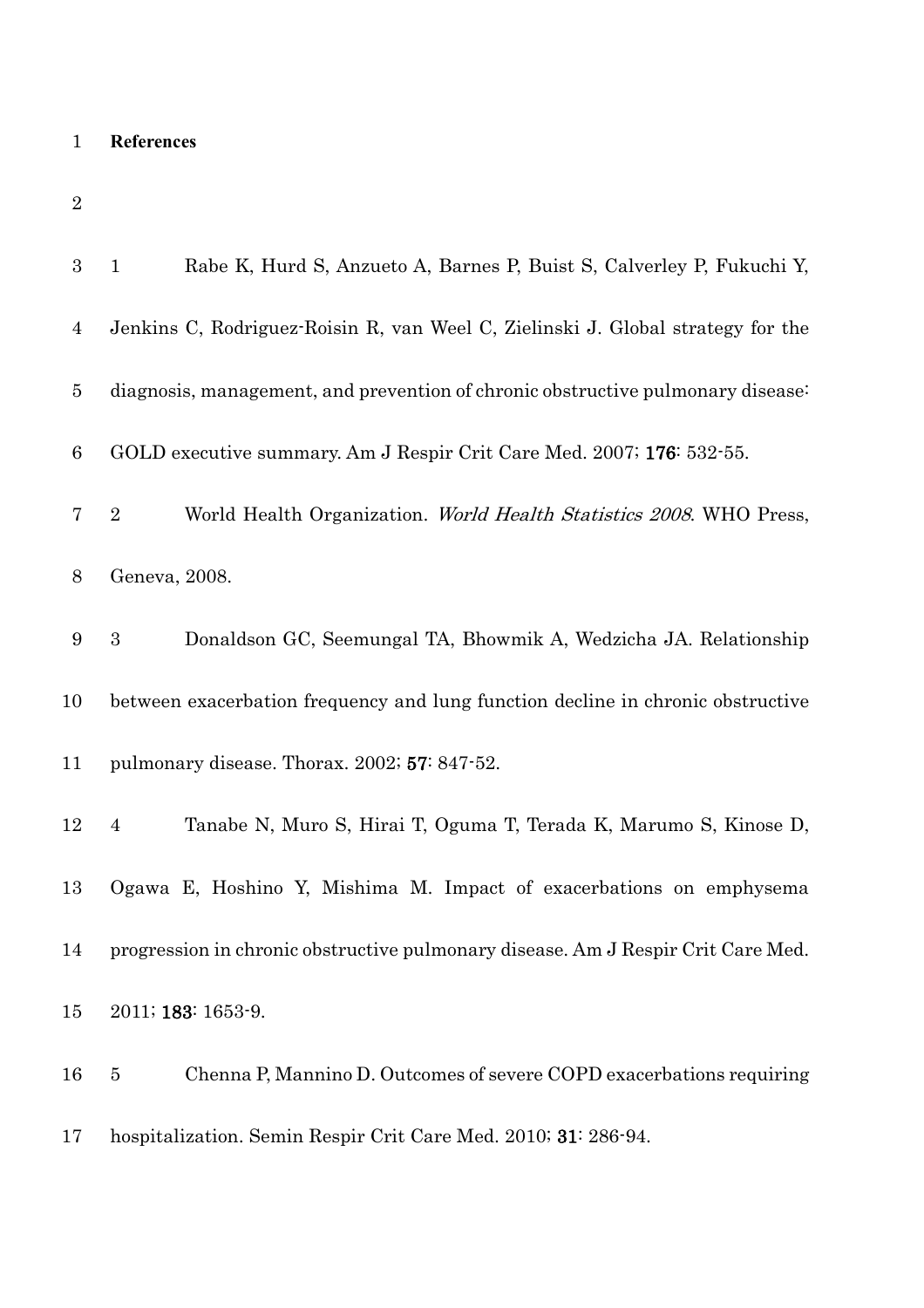| $\mathbf{1}$     | Garcia-Aymerich J, Serra Pons I, Mannino D, Maas A, Miller D, Davis K.<br>$6\phantom{.}6$ |
|------------------|-------------------------------------------------------------------------------------------|
| $\overline{2}$   | Lung function impairment, COPD hospitalisations and subsequent mortality.                 |
| $\boldsymbol{3}$ | Thorax. 2011; 66: 585-90.                                                                 |
| $\overline{4}$   | Decramer M, Nici L, Nardini S, Reardon J, Rochester C, Sanguinetti C,<br>7                |
| $\overline{5}$   | Troosters T. Targeting the COPD exacerbation. Respir Med. 2008; 102 Suppl 1: S3-          |
| $6\phantom{.}6$  | 15.                                                                                       |
| 7                | 8<br>Hurst J, Vestbo J, Anzueto A, Locantore N, Mullerova H, Tal-Singer R,                |
| 8                | Miller B, Lomas D, Agusti A, Macnee W, Calverley P, Rennard S, Wouters E,                 |
| 9                | Wedzicha J. Susceptibility to exacerbation in chronic obstructive pulmonary               |
| 10               | disease. N Engl J Med. 2010; 363: 1128-38.                                                |
| 11               | Hobbs BD, Hersh CP. Integrative genomics of chronic obstructive<br>9                      |
| 12               | pulmonary disease. Biochem Biophys Res Commun. 2014; 452: 276-86.                         |
| 13               | Foreman M, DeMeo D, Hersh C, Carey V, Fan V, Reilly J, Shapiro S,<br>10                   |
| 14               | Silverman E. Polymorphic variation in surfactant protein B is associated with             |
| 15               | COPD exacerbations. Eur Respir J. 2008; 32: 938-44.                                       |
| 16               | Lin C, Siu L, Lin J, Liu C, Chian C, Lee C, Chang F. Mannose-binding<br>11                |
| 17               | lectin gene polymorphism contributes to recurrence of infective exacerbation in           |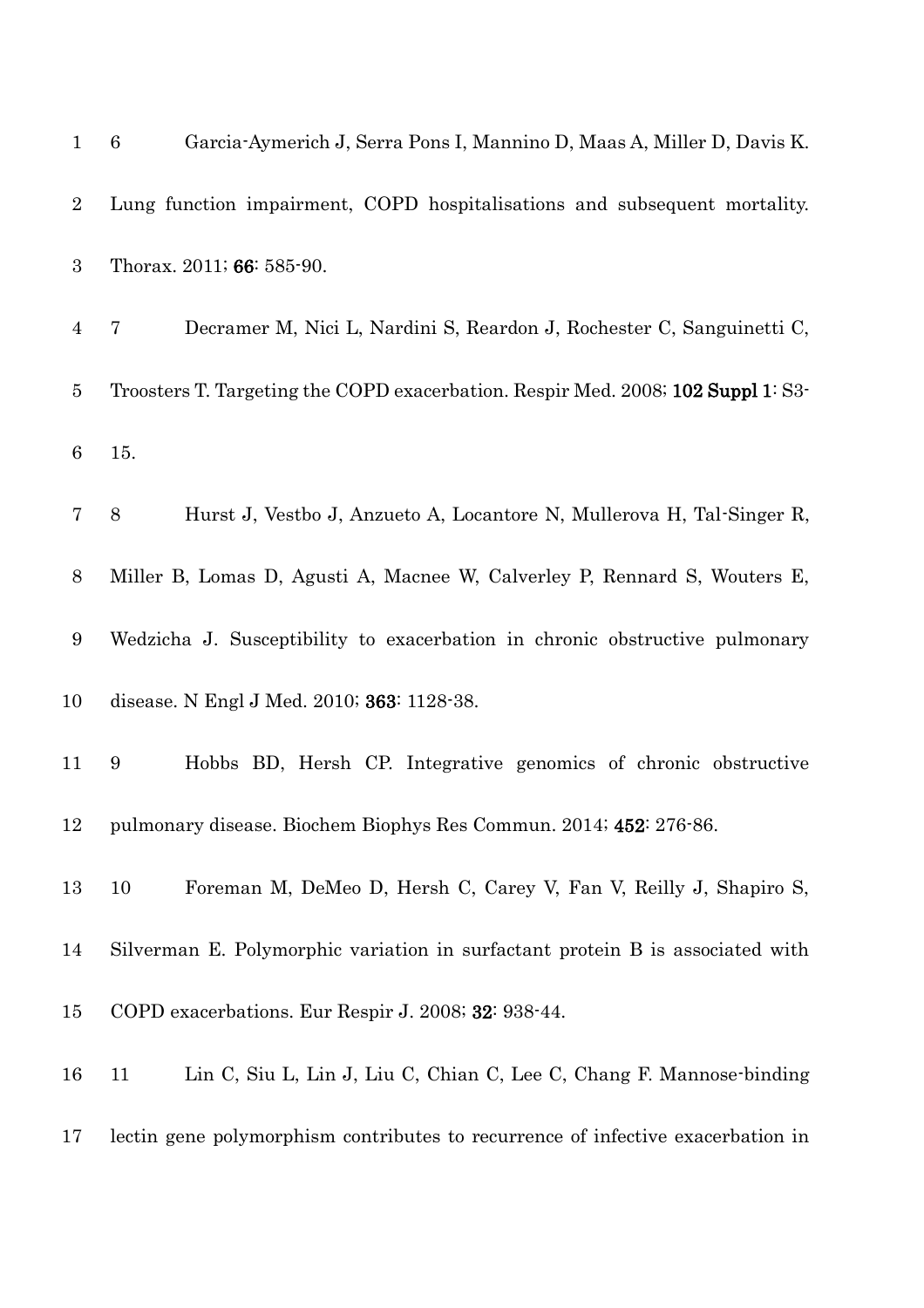patients with COPD. Chest. 2011; 139: 43-51.

| $\overline{2}$   | Yang I, Seeney S, Wolter J, Anders E, McCormack J, Tunnicliffe A,<br>12        |
|------------------|--------------------------------------------------------------------------------|
| $\boldsymbol{3}$ | Rabnott G, Shaw J, Dent A, Kim S, Zimmerman P, Fong K. Mannose-binding         |
| $\overline{4}$   | lectin gene polymorphism predicts hospital admissions for COPD infections.     |
| $\overline{5}$   | Genes Immun. 2003; 4: 269-74.                                                  |
| $6\phantom{.}6$  | 13<br>Takabatake N, Shibata Y, Abe S, Wada T, Machiya J, Igarashi A, Tokairin  |
| 7                | Y, Ji G, Sato H, Sata M, Takeishi Y, Emi M, Muramatsu M, Kubota I. A single    |
| 8                | nucleotide polymorphism in the CCL1 gene predicts acute exacerbations in       |
| 9                | chronic obstructive pulmonary disease. Am J Respir Crit Care Med. 2006; 174:   |
| 10               | 875-85.                                                                        |
| 11               | 14<br>Pillai S, Kong X, Edwards L, Cho M, Anderson W, Coxson H, Lomas D,       |
| 12               | Silverman E. Loci identified by genome-wide association studies influence      |
| 13               | different disease-related phenotypes in chronic obstructive pulmonary disease. |
| 14               | Am J Respir Crit Care Med. 2010; 182: 1498-505.                                |
| 15               | Sethi S, Murphy T. Infection in the pathogenesis and course of chronic<br>15   |
|                  |                                                                                |
| 16               | obstructive pulmonary disease. N Engl J Med. 2008; 359: 2355-65.               |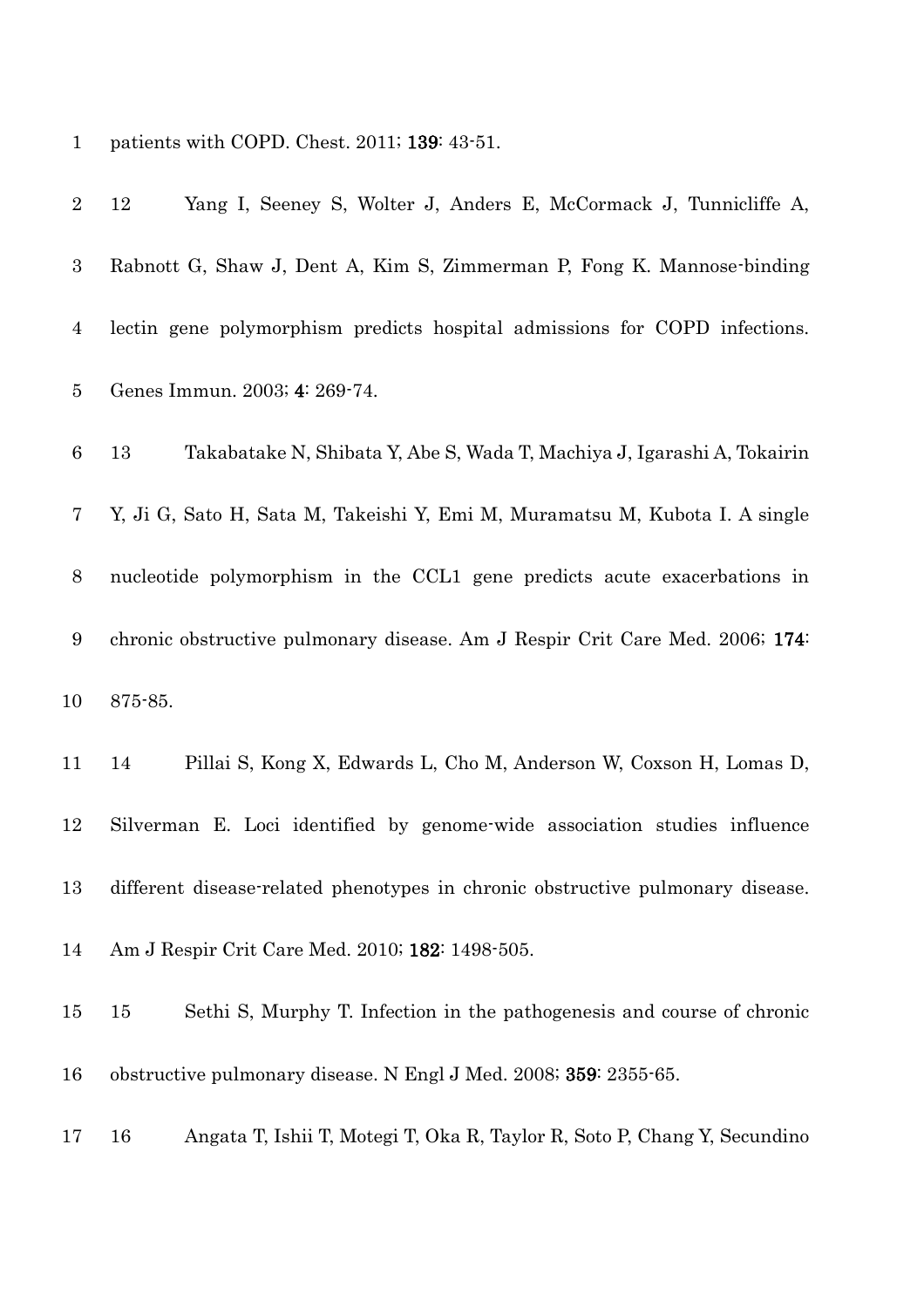| $\mathbf{1}$     | I, Gao C, Ohtsubo K, Kitazume S, Nizet V, Varki A, Gemma A, Kida K, Taniguchi      |
|------------------|------------------------------------------------------------------------------------|
| $\overline{2}$   | N. Loss of Siglec-14 reduces the risk of chronic obstructive pulmonary disease     |
| $\boldsymbol{3}$ | exacerbation. Cell Mol Life Sci. 2013; 70: 3199-210.                               |
| $\overline{4}$   | Varki A, Angata T. Siglecs - the major subfamily of I-type lectins.<br>17          |
| $\overline{5}$   | Glycobiology. 2006; 16: 1R-27R.                                                    |
| 6                | Crocker PR, Paulson JC, Varki A. Siglecs and their roles in the immune<br>18       |
| 7                | system. Nat Rev Immunol. 2007; 7: 255-66.                                          |
| 8                | Angata T, Varki A. Cloning, characterization, and phylogenetic analysis<br>19      |
| 9                | of siglec-9, a new member of the CD33-related group of siglecs. Evidence for co-   |
| 10               | evolution with sialic acid synthesis pathways. J Biol Chem. 2000; 275: 22127-35.   |
| 11               | Carlin A, Uchiyama S, Chang Y, Lewis A, Nizet V, Varki A. Molecular<br>20          |
| 12               | mimicry of host sialylated glycans allows a bacterial pathogen to engage           |
| 13               | neutrophil Siglec-9 and dampen the innate immune response. Blood. 2009; 113:       |
| 14               | $3333 - 6.$                                                                        |
| $15\,$           | Jandus C, Boligan K, Chijioke O, Liu H, Dahlhaus M, Demoulins T,<br>21             |
| 16               | Schneider C, Wehrli M, Hunger R, Baerlocher G, Simon H, Romero P, Munz C, von      |
| 17               | Gunten S. Interactions between Siglec-7/9 receptors and ligands influence NK cell- |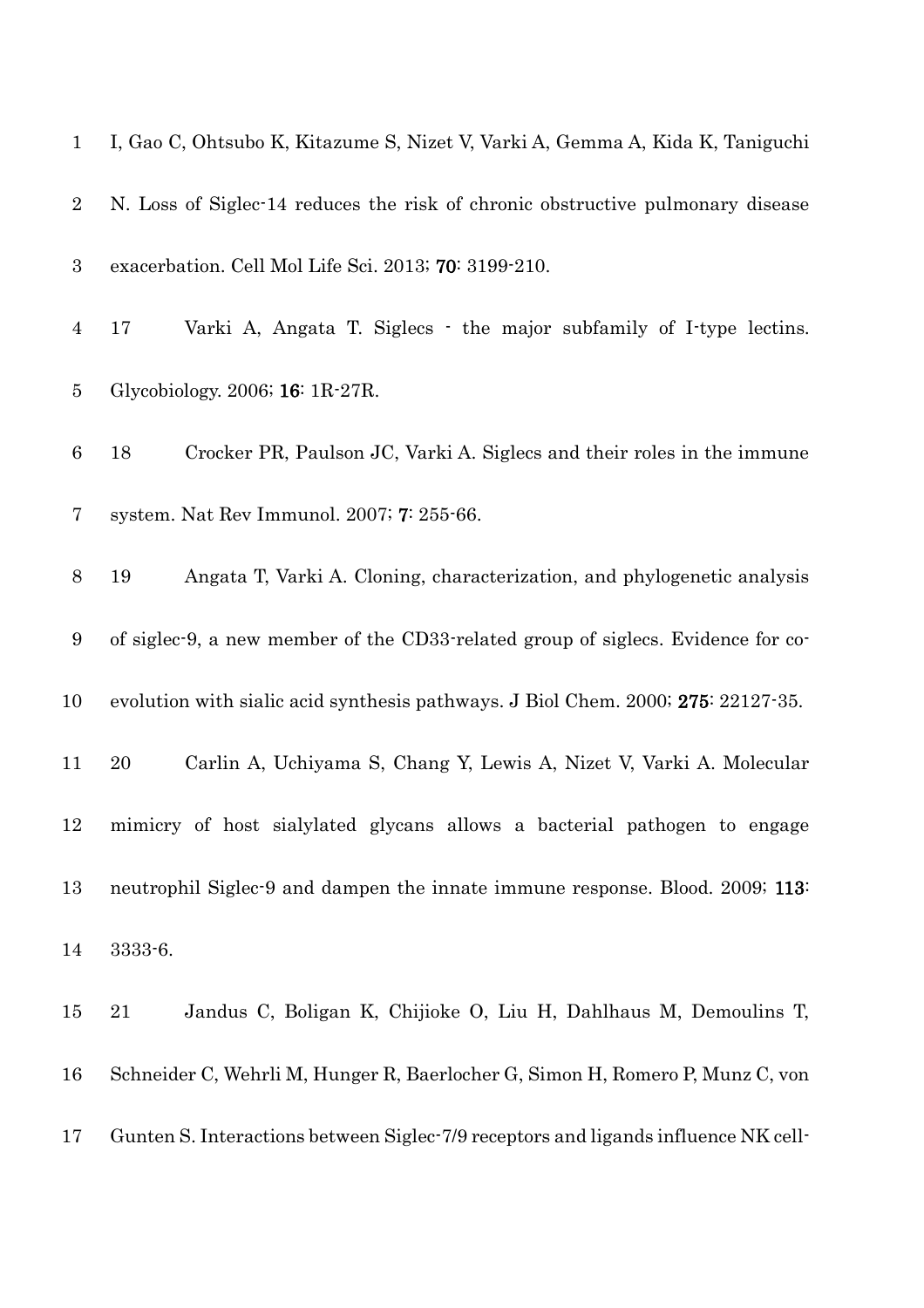| $\mathbf{1}$     | dependent tumor immunosurveillance. J Clin Invest. 2014; 124: 1810-20.          |
|------------------|---------------------------------------------------------------------------------|
| $\overline{2}$   | Tan WC, Bourbeau J, Hernandez P, Chapman KR, Cowie R, FitzGerald<br>22          |
| $\boldsymbol{3}$ | JM, Marciniuk DD, Maltais F, Buist AS, O'Donnell DE, Sin DD, Aaron SD, Can      |
| $\overline{4}$   | CCRG. Exacerbation-like respiratory symptoms in individuals without chronic     |
| $\overline{5}$   | obstructive pulmonary disease: results from a population-based study. Thorax.   |
| $\,6\,$          | 2014; 69: 709-17.                                                               |
| 7                | Bowler RP, Kim V, Regan E, Williams AA, Santorico SA, Make BJ, Lynch<br>23      |
| 8                | DA, Hokanson JE, Washko GR, Bercz P, Soler X, Marchetti N, Criner GJ,           |
| $\boldsymbol{9}$ | Ramsdell J, Han MK, Demeo D, Anzueto A, Comellas A, Crapo JD, Dransfield M,     |
| 10               | Wells JM, Hersh CP, MacIntyre N, Martinez F, Nath HP, Niewoehner D, Sciurba     |
| 11               | F, Sharafkhaneh A, Silverman EK, van Beek EJ, Wilson C, Wendt C, Wise RA,       |
| 12               | investigators CO. Prediction of acute respiratory disease in current and former |
| 13               | smokers with and without COPD. Chest. 2014; 146: 941-50.                        |
| 14               | Woodruff PG, Barr RG, Bleecker E, Christenson SA, Couper D, Curtis JL,<br>24    |
| 15               | Gouskova NA, Hansel NN, Hoffman EA, Kanner RE, Kleerup E, Lazarus SC,           |
| 16               | Martinez FJ, Paine R, 3rd, Rennard S, Tashkin DP, Han MK, Group SR. Clinical    |
| 17               | Significance of Symptoms in Smokers with Preserved Pulmonary Function. N        |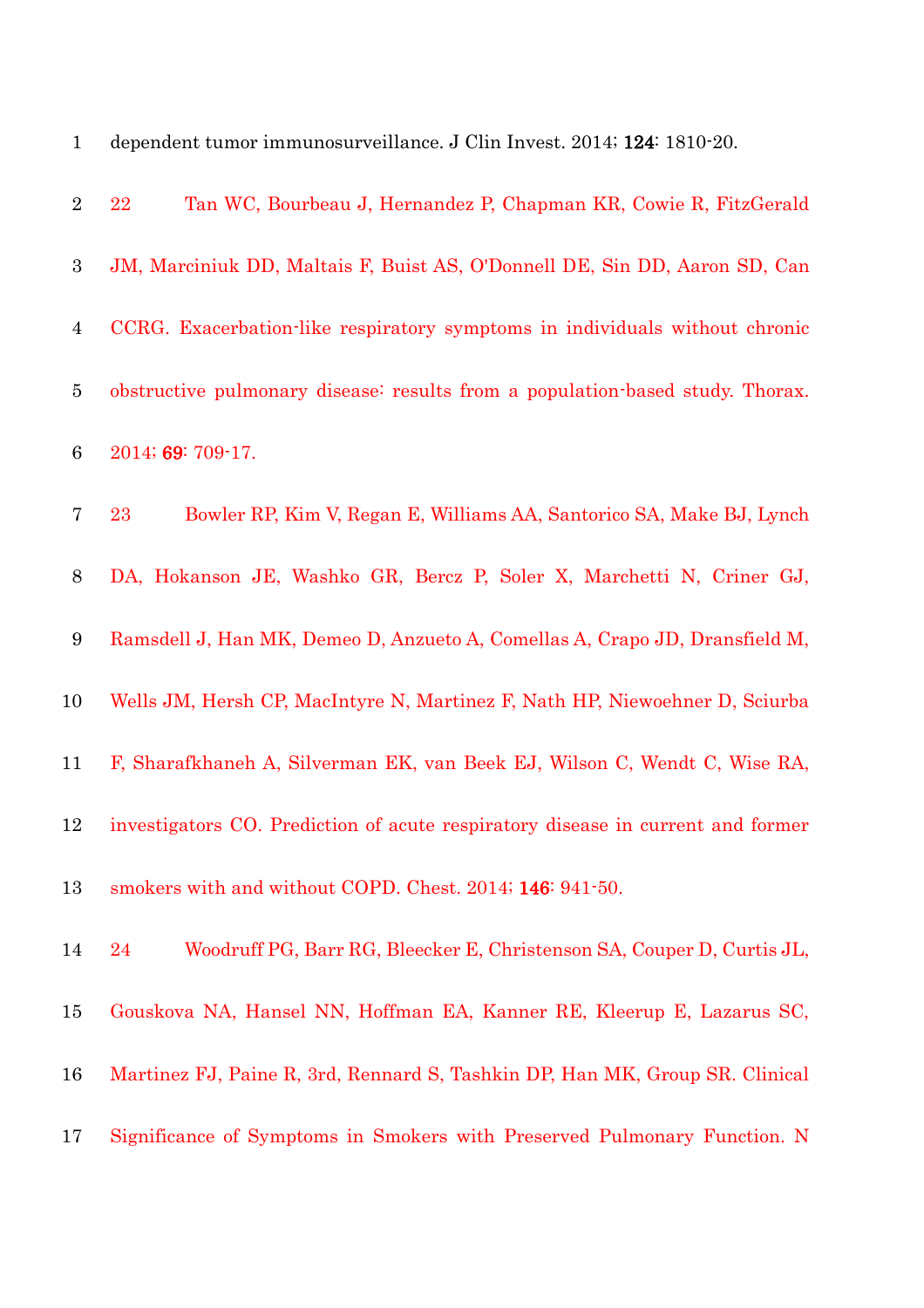## Engl J Med. 2016; 374: 1811-21.

| $\overline{2}$ | Muller J, Obermeier I, Wohner M, Brandl C, Mrotzek S, Angermuller S,<br>25        |
|----------------|-----------------------------------------------------------------------------------|
| 3              | Maity P, Reth M, Nitschke L. CD22 ligand-binding and signaling domains            |
| $\overline{4}$ | reciprocally regulate B-cell Ca2+ signaling. Proc Natl Acad Sci U S A. 2013; 110: |
| $\overline{5}$ | 12402-7.                                                                          |
| 6              | Laubli H, Pearce O, Schwarz F, Siddiqui S, Deng L, Stanczak M, Deng L,<br>26      |
| 7              | Verhagen A, Secrest P, Lusk C, Schwartz A, Varki N, Bui J, Varki A. Engagement    |
| 8              | of myelomonocytic Siglecs by tumor-associated ligands modulates the innate        |
| 9              | immune response to cancer. Proc Natl Acad Sci U S A. 2014; 111: 14211-6.          |
| 10             |                                                                                   |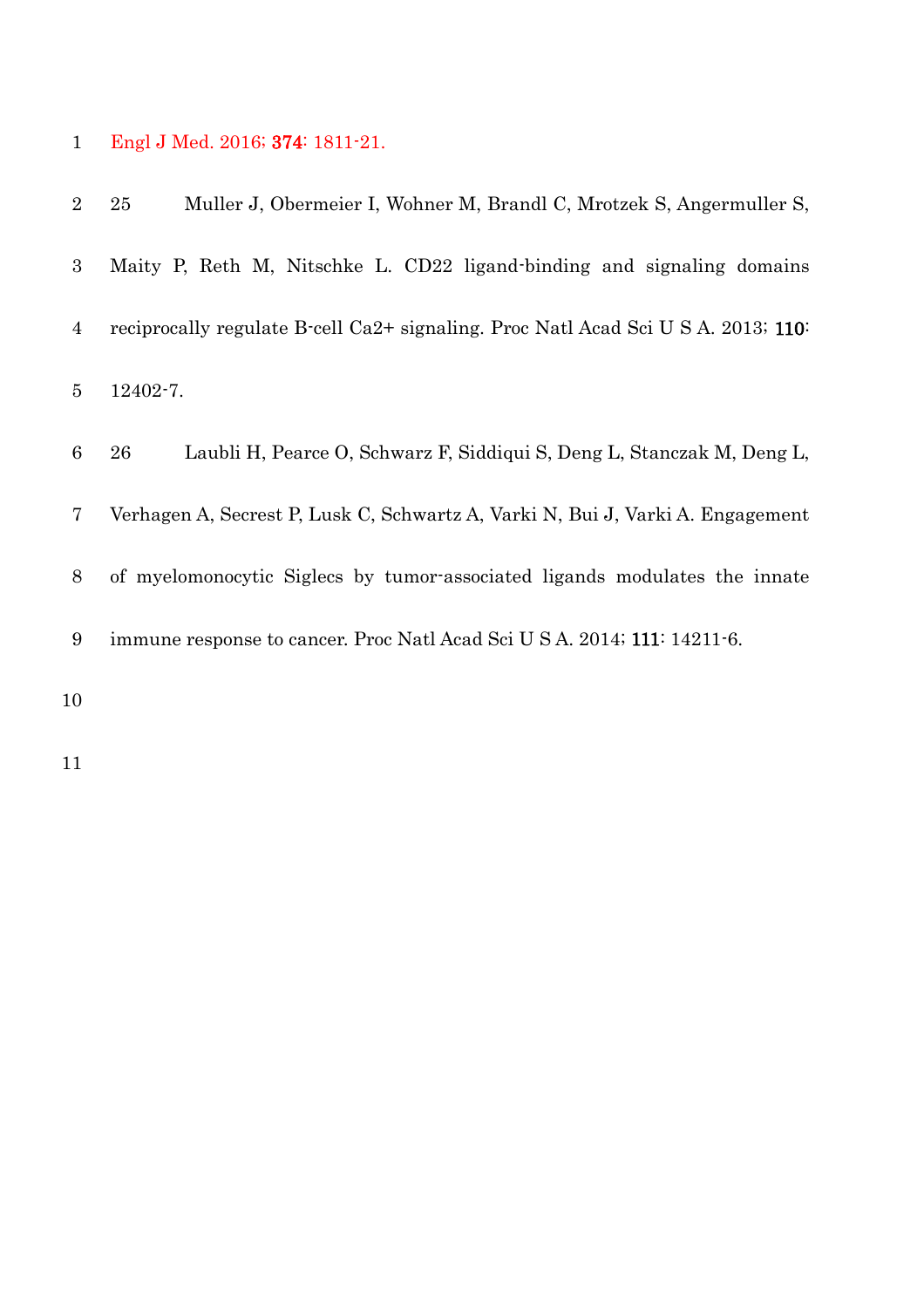|                          |               | Subset of COPD    | All subjects  |
|--------------------------|---------------|-------------------|---------------|
|                          |               | subjects with     | $(n = 362)$   |
|                          |               | exacerbation data |               |
|                          |               | $(n = 135)$       |               |
| Age                      |               | 69.3(7.9)         | 67.8(9.9)     |
| <b>Sex</b>               | M/F           | 127/8             | 323/39        |
| Smoking status           | Ex/current    | 130/5             | 298/64        |
|                          | Pack-years    | 74.5 (47.6)       | 63.7(43.2)    |
|                          |               |                   |               |
| Pulmonary function tests |               |                   |               |
| <b>VC</b>                | L             | 3.24(0.85)        | 3.34(0.88)    |
| $\% \rm VC$              | $\frac{0}{0}$ | 92.0 (18.6)       | 94.6 (17.2)   |
| FEV1                     | $\mathbf L$   | 1.61(0.67)        | 1.98(0.87)    |
| FEV1/FVC                 | $\frac{0}{0}$ | 51.6(12.3)        | 60.1 $(15.8)$ |
| FEV1% predicted          | $\frac{0}{0}$ | 57.8 (20.3)       | 70.5(25.2)    |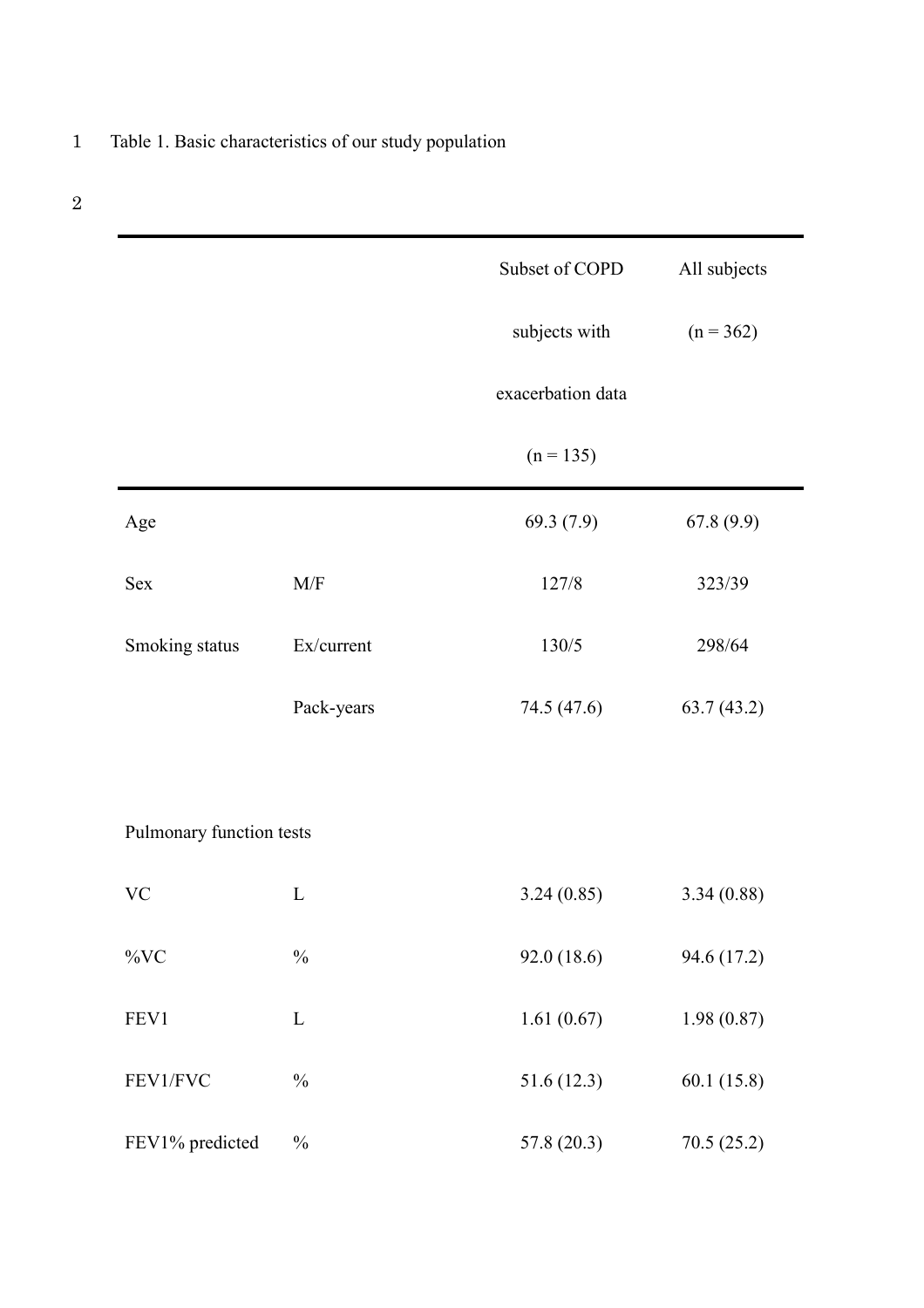| RV/TLC                                  | $\frac{0}{0}$       | 47.4 (9.2)    | 44.8 (9.4)       |
|-----------------------------------------|---------------------|---------------|------------------|
| $\%$ DLCO/VA                            | $\frac{0}{0}$       | 60.2(19.7)    | 66.6(23.1)       |
| COPD stages                             | At risk/I/II/III/IV | 0/22/61/41/11 | 118/38/110/85/11 |
| Computed tomography                     |                     |               |                  |
| LAA% at -940 HU                         | $\frac{0}{0}$       | 34.4(13.8)    | 28.8 (15.2)      |
| Frequency of the exacerbations per year |                     |               |                  |
| $\boldsymbol{0}$                        | $\frac{0}{0}$       | 72            | n.a.             |
| $\mathbf{1}$                            |                     | 21            |                  |
| $\overline{2}$                          |                     | 6             |                  |
| 3                                       |                     | $\mathbf{1}$  |                  |
|                                         |                     |               |                  |
| Minor allele frequency                  |                     |               |                  |
| rs2075803 (A/G)                         | (A allele)          | 0.40          | 0.42             |
| rs2258983 (A/C)                         | (A allele)          | $0.60\,$      | 0.58             |

1 Note: All values are presented as means (SD). Computed tomography data were obtained from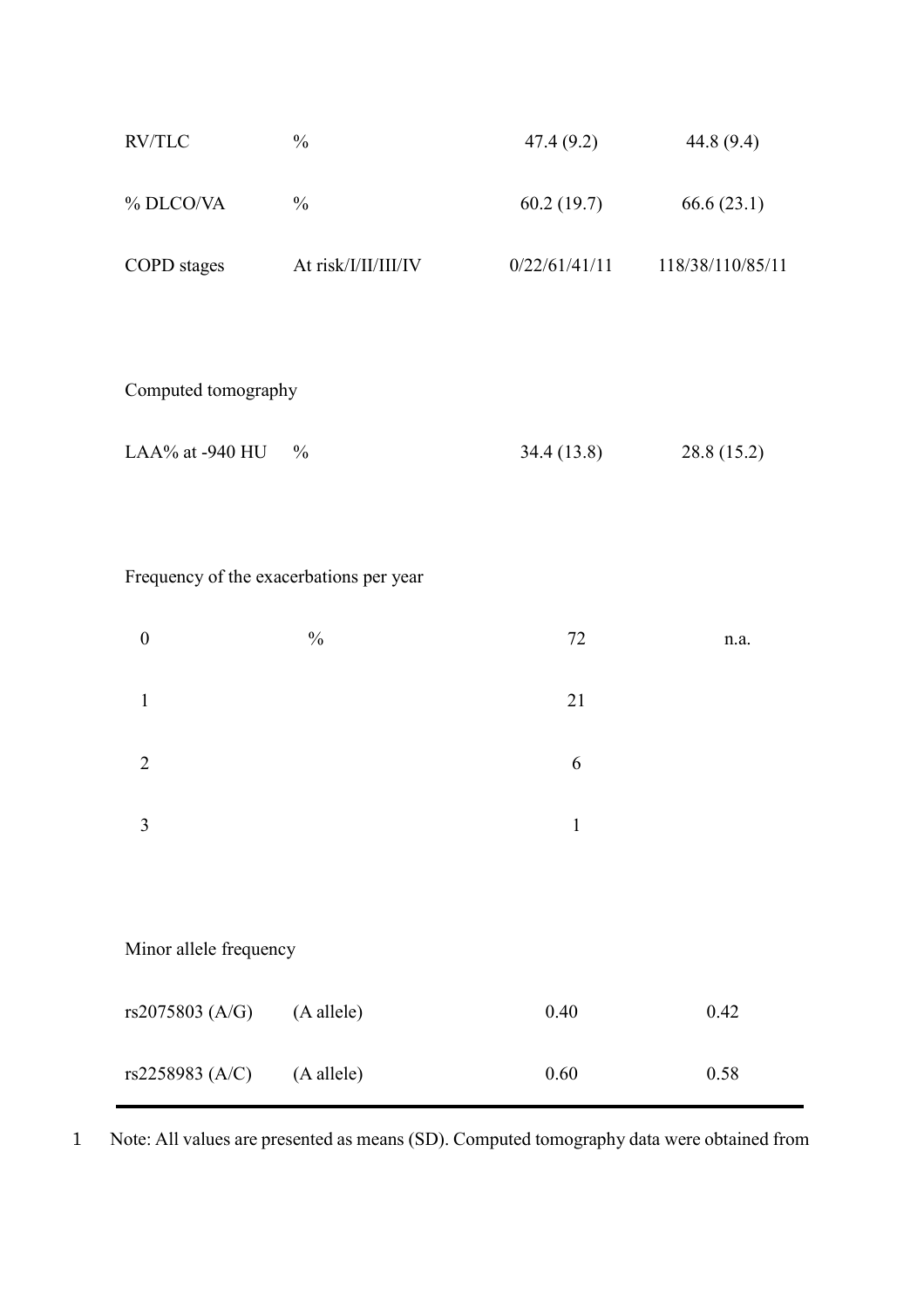1 355 subjects.

| $\overline{2}$ | Abbreviations: VC, vital capacity; FEV1, forced expiratory volume in 1 s; FVC, forced vital  |
|----------------|----------------------------------------------------------------------------------------------|
| 3              | capacity; RV, residual volume; TLC, total lung capacity; DLCO/VA, diffusing capacity divided |
| $\overline{4}$ | by the alveolar volume; LAA%, percentage of the low-attenuation area; n.a., not applicable   |
| 5              |                                                                                              |

| $\mathbf N$                           | 1764            |
|---------------------------------------|-----------------|
| Age                                   | 63.6(7.1)       |
| Sex (M/F)                             | 1182/582        |
| Smoking Status (former/current)       | 1138 / 626      |
| Pack-years                            | 50.3(27.4)      |
| $FEV1$ (L)                            | 1.33(0.51)      |
| $FEV1$ % predicted                    | 47.6(15.6)      |
| FEV1/FVC ratio                        | 44.7 (11.6)     |
| GOLD Stage (II/III/IV)                | 741 / 770 / 252 |
| Percent emphysema (LAA% at -950 HU)   | 18.4 (12.2)     |
| rs2075803 allele frequency (A allele) | 0.41            |

# 6 Table 2 Characteristics of ECLIPSE subjects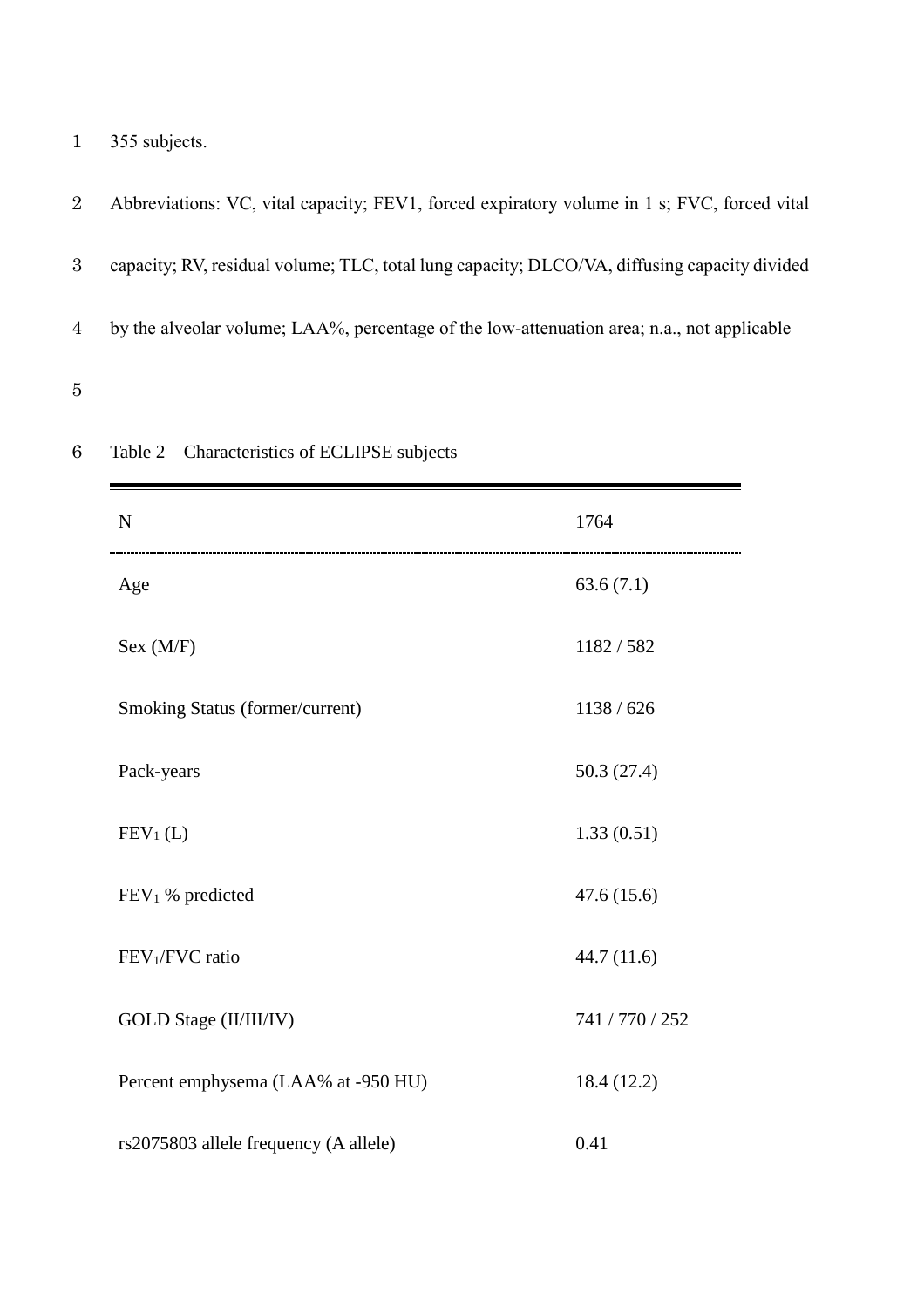| rs2258983 allele frequency (A allele)          | 0.59     |
|------------------------------------------------|----------|
| Number of exacerbations in Year 1 of follow-up | 1.3(1.5) |

1 Data are presented as mean (SD) unless otherwise noted.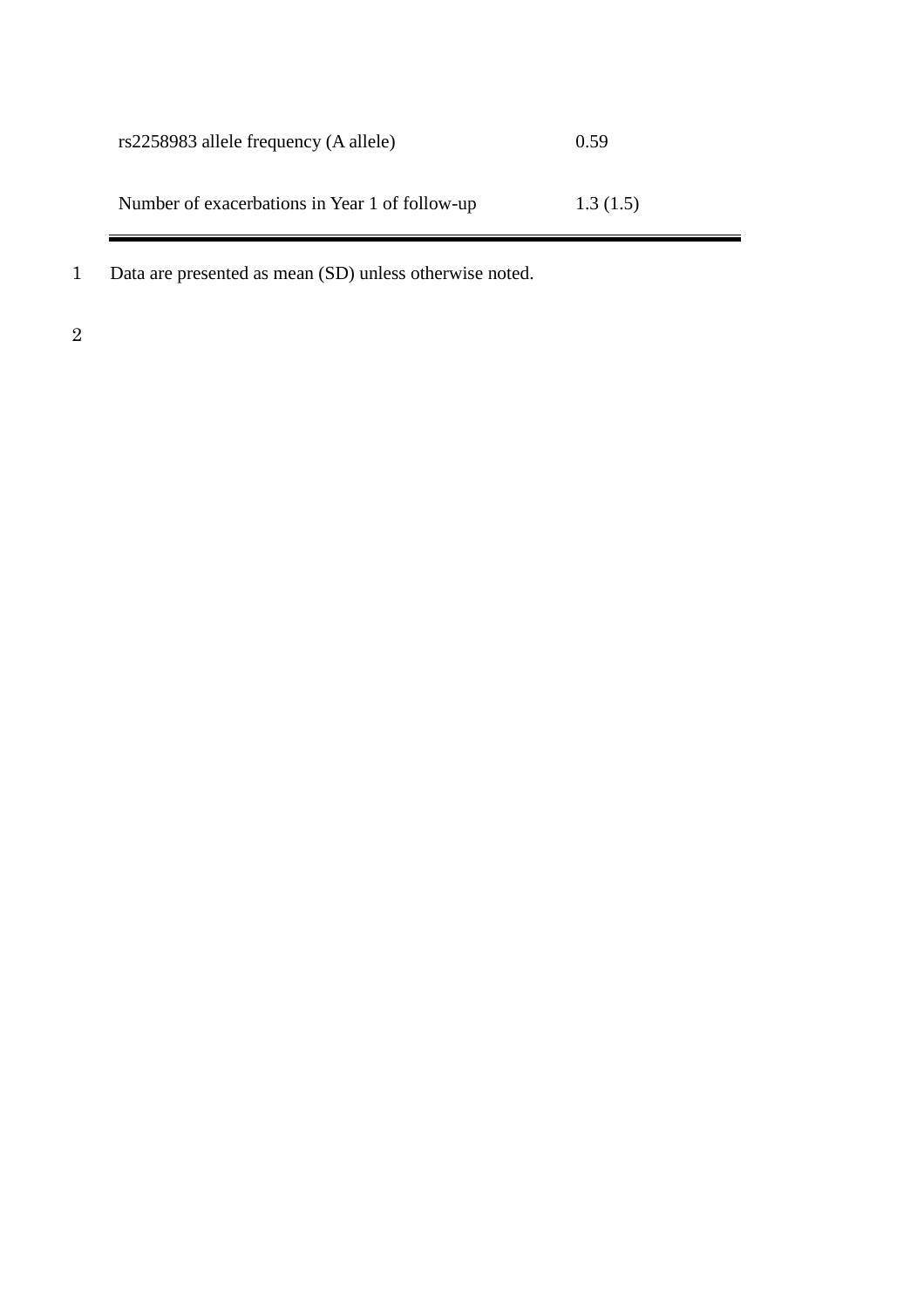|  | <b>Figure legends</b> |  |
|--|-----------------------|--|
|--|-----------------------|--|

| $\overline{3}$ | Figure 1. Effect of SIGLEC9 genotype on the frequency of COPD exacerbations.                               |
|----------------|------------------------------------------------------------------------------------------------------------|
| $\overline{4}$ | The frequency of exacerbations in each genotype of rs2075803 in SIGLEC9 is shown.                          |
| $\bf 5$        |                                                                                                            |
| 6              | Figure 2. SIGLEC9 genotype and emphysema severity.                                                         |
| 7              | The percentage of the low-attenuation area (LAA% at -940 HU), which indicates the severity                 |
| 8              | of emphysema, in each genotype of rs2075803 in SIGLEC9 is shown. Values are presented as                   |
| 9              | mean +/- standard deviation.                                                                               |
| 10             |                                                                                                            |
| 11             | Figure 3. Effect of SNPs on the Siglec-9 binding to glycans.                                               |
| 12             | Recombinant soluble Siglec-9 proteins with amino acid variations ( $K^{100}A^{315}$ and $E^{100}E^{315}$ ) |
| 13             | corresponding to the two major haplotypes (AC and GA) were prepared, and their binding to                  |
| 14             | synthetic glycan probes were analyzed as described in Materials and Methods. The structure                 |
| 15             | of oligosaccharides attached to each probe is shown in the inset.                                          |
| 16             | Assays were carried out in triplicate (i.e., 3 wells for each combination of protein and probe).           |
|                |                                                                                                            |